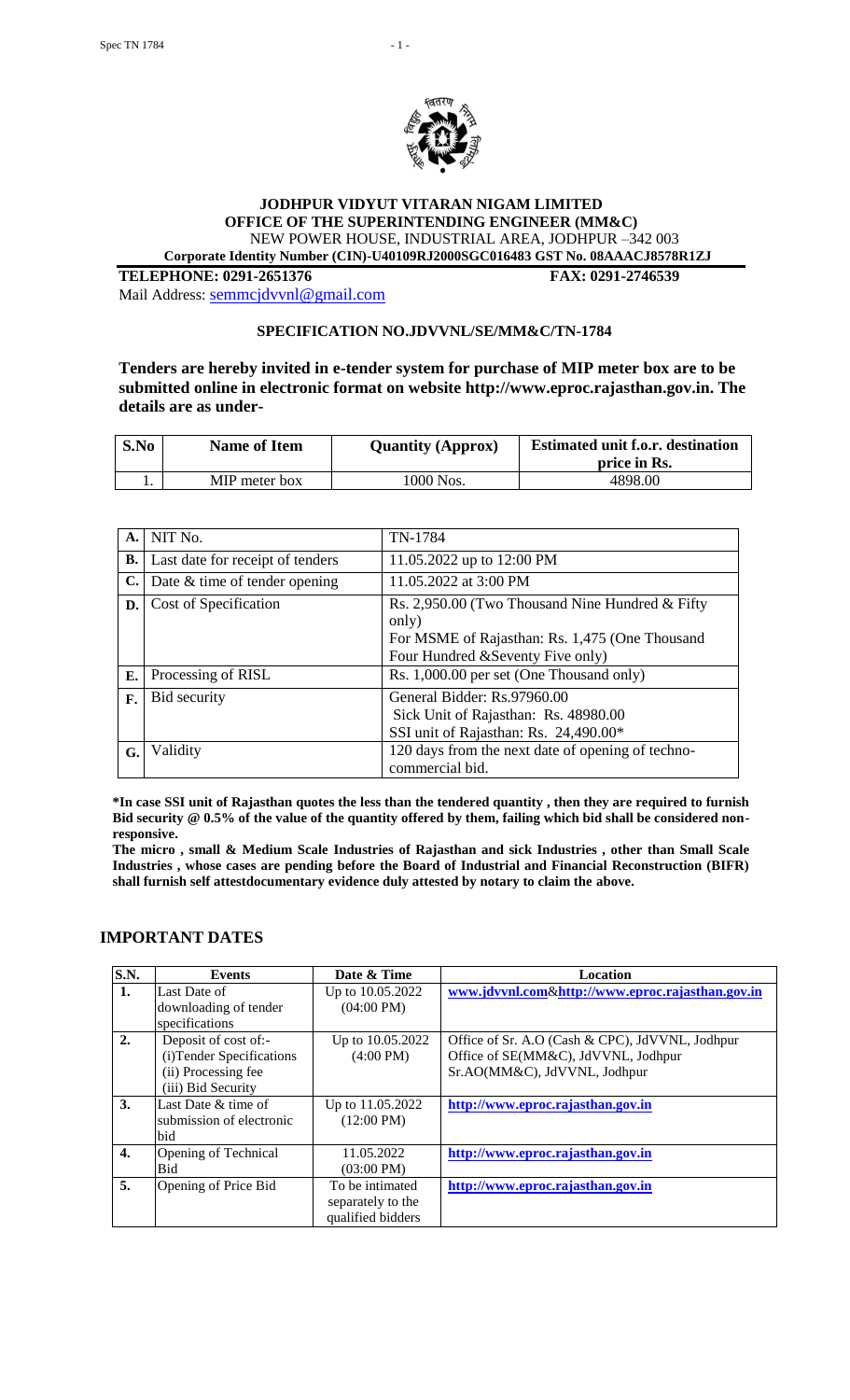| Section-I      | <b>Instructions to Bidder</b>                                                                                          |                                                                                         |
|----------------|------------------------------------------------------------------------------------------------------------------------|-----------------------------------------------------------------------------------------|
| Section-II     | <b>General Conditions of Contract</b>                                                                                  |                                                                                         |
| Section-III    | <b>Technical Specification For MIP Sheet Metal</b>                                                                     |                                                                                         |
|                | Meter Boxes Against TN-1784                                                                                            |                                                                                         |
| Schedule-I     | Schedule of Requirement                                                                                                |                                                                                         |
| Schedule-II    | Prices                                                                                                                 |                                                                                         |
| Schedule-III   | <b>Details of Standards</b>                                                                                            |                                                                                         |
| Schedule-III A | Pre Qualification Requirement (PQR)                                                                                    |                                                                                         |
| Schedule-IV    | <b>BOQ</b> (Price Schedule)                                                                                            | To be submitted online                                                                  |
| Schedule IV A  | Details of tendered quantity, quantity offered<br>along with justification with reference to<br>qualifying Requirement | The Bidder is required to<br>justify quantity offered as<br>per qualifying Requirement. |
| Schedule V     | Departure from Guaranteed Technical<br>Particulars                                                                     |                                                                                         |
| Schedule V A   | <b>Guaranteed Technical Particulars</b>                                                                                |                                                                                         |
| Schedule VI A  | Departure from the requirement of Technical<br>Specification.                                                          |                                                                                         |
| Schedule VI B  | Departure from commercial terms &<br>conditions of specification                                                       |                                                                                         |
| Schedule VII   | List of Past supplies                                                                                                  |                                                                                         |
| Schedule VII A | C.A. Certificate for Quantity Justification                                                                            |                                                                                         |
| Schedule VII B | Undertaking for CA                                                                                                     |                                                                                         |
| Schedule VIII  | Delivery schedule                                                                                                      |                                                                                         |
| Schedule IX    | List of equipment & technical hands                                                                                    |                                                                                         |
| Schedule X     | available with the biding firm.<br>General Particulars about the tender in brief.                                      |                                                                                         |
| Schedule XI    | Format of Affidavit for MSME                                                                                           |                                                                                         |
| General        | Amendments in ITB & GCC and addendum                                                                                   |                                                                                         |
|                | in ITB                                                                                                                 |                                                                                         |
| Appendix-A     | Proforma for Bank Guarantee in lieu of Bid                                                                             |                                                                                         |
|                | Security                                                                                                               |                                                                                         |
| Appendix-B     | Declaration by the bidder                                                                                              |                                                                                         |
| Annexure-A     | Self attested undertaking                                                                                              |                                                                                         |
|                |                                                                                                                        |                                                                                         |

#### **INDEX**

# **NOTE:**

- 1. Tender documents will be made available on e-Tendering portal **[www.eproc.rajasthan.gov.in](http://www.eproc.rajasthan.gov.in/)** The bidders, in their own interest are requested to read very carefully the tender document before submitting the bid only through online on website **[www.eproc.rajasthan.gov.in](http://www.eproc.rajasthan.gov.in/)**. The bidders can download bid up to 04:00 p.m. one day prior to schedule date of opening of respective bid mentioned above documents and submit their bids online up to 12:00 p.m. on schedule of respective bid mentioned above.
- 2. Eligible bidders should submit their bid well in advance instead of waiting till last date, JdVVNL will not be responsible for non-submission of bids due to any website related problems.
- 3. The cost of Tender specification **Rs. 2950/-**(Non-Refundable) (50% for MSME of Rajasthan) to be paid by Demand Draft in Favour of the Sr. Accounts officer(Cash & CPC), JdVVNL, Jodhpur and tender processing fees Rs. **1000/-** shall be payable by demand draft in favour of The Managing Director RISL, Jaipur ( Non-Refundable). The bidders are required to deposit all these payments in the office of the SE(MM&C), JdVVNL, Jodhpur up to 4.00 PM one day prior to date of tendering otherwise their bids are liable to be rejected.
- 4. The Bid Security amount (as applicable) to be paid by demand draft/banker's cheque in favous of SR.AO(CASH & CPC), JDVVNL, Jodhpur (Payable at jodhpur) 342003 **up to 4.00 p.mupto one WORKING day prior to schedule date of opening** of respective bid or Bank guarantee, in specified format, of a scheduled bank in favour of superintending Engineer (MM&C), JDVVNL, Jodhpur be deposited to the Sr. Accounts Officer (MM&C),

JdVVNL, New Power House, Industrial Area,Jodhpur-342003 **up to 4.00 p.m. up to one WORKING day prior** to schedule date of openingof respective bid and obtain a receipt/acknowledgement thereof. No other mode of deposit shall be accepted. At the time of depositing the Bid Security amount or Bank Guarantee, the bidder shall also furnish self attested and duly attested by Notary, the documentary evidence of SSI/MSME unit of Rajasthan or of sick unit (as applicable) along with affidavit as per schedule XI on Non-Judicial Stamp of Rs. 100/-.

The Bank Guarantee against Bid Security be issued by Nationalized / Scheduled Bank. The same may be accepted after confirmation by issuing Bank. If any Bid Security Bank Guarantee not is proper format / not confirmed by the issuing Bank the same would not be accepted and the bidder would be immediately shorted out from bid process.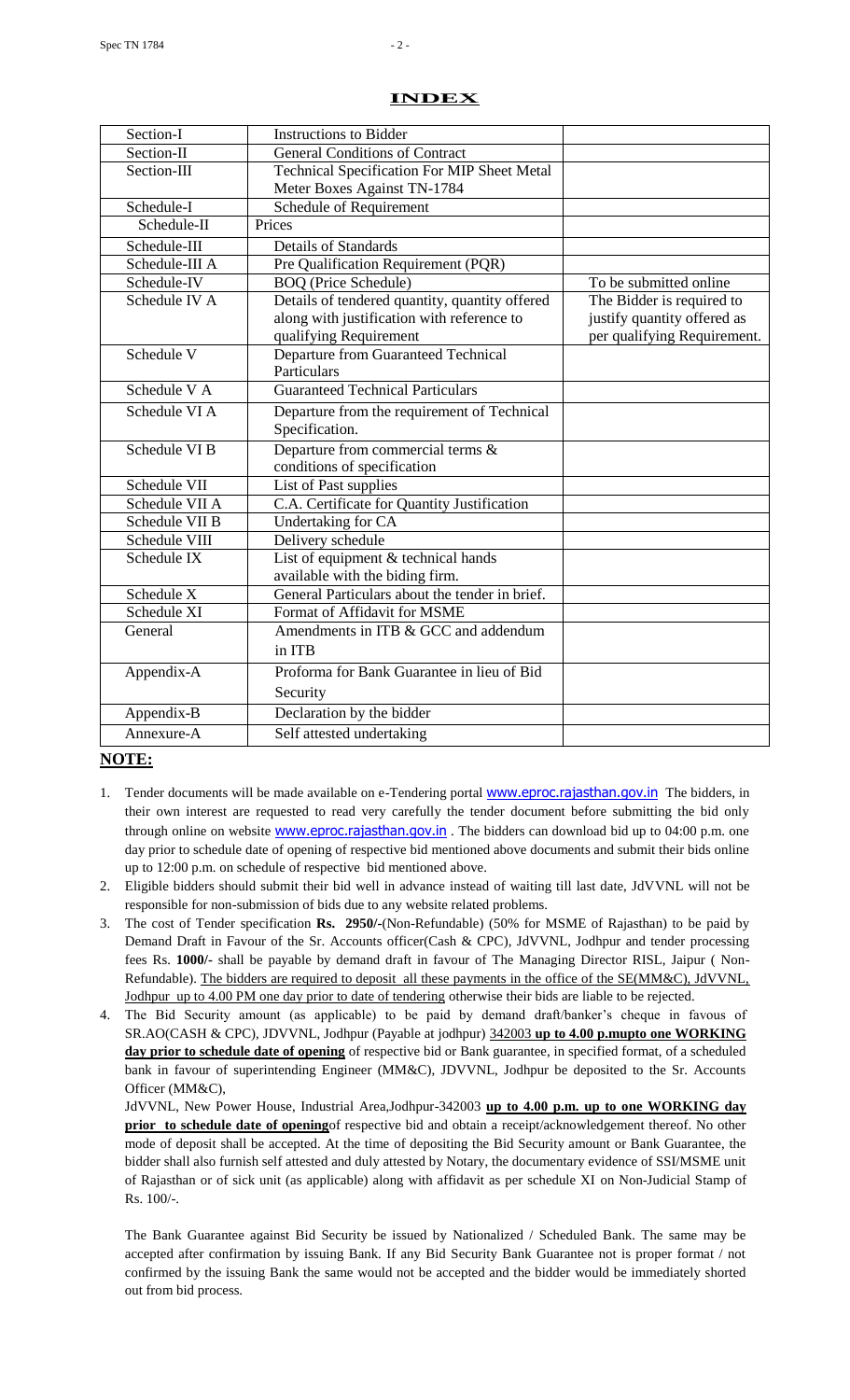# **TECHNICAL SPECIFICATION FOR MIP SHEETMETAL METER BOXES AGAINST TN-1784**

#### **1.0 SCOPE :**

This specification provides for the design, manufacture, stage inspection and testing before dispatch, supply and delivery of sheet metal meter boxes specified herein for their satisfactory operation. The MIP meter box for wall mounting as per requirement indicated in the drawings. The wall mounting of MIP meter boxes shall be achieved by providing four (4) grouted studs on the walls, two of them will be inside the meter box and two will be outside the meter box as shown in the attached general arrangement drawing. The mounting holes of the boxes must be accessible without removing any nonmetallic sheet.

**1.1** It is not the intent to specify completely herein all the details of the design and construction of equipment. However, the equipment shall conform in all respects to high standards of engineering, design and workmanship and shall be capable of performing in continuous commercial operation up to the bidder's guarantee, in a manner acceptable to the purchaser, who will interpret the meanings of drawings and specification and shall have the power to reject any work or material which in his judgment is not in accordance therewith. The offered equipment shall be complete with all components necessary for their effective and trouble free operation. Such components shall be deemed to be within the scope of bidder's supply irrespective of whether those are specifically brought out in this specification and/ or the commercial order or not.

# **2.0 STANDARDS :**

2.1 The meter boxes shall conform to the following Indian Standards which shall mean latest revisions, amendments/changes adopted and published, unless otherwise specified hereinafter.

|    | S.No. Indian Standard | Title                                                                                                             |
|----|-----------------------|-------------------------------------------------------------------------------------------------------------------|
|    | IS:14772-2000         | General requirement for enclosure for<br>accessories for household and similar<br>fixed electrical installations. |
|    | 2. $IS:1852 - 1985$   | Specification for rolling $\&$ cutting<br>tolerances for hot rolled steel products                                |
|    | IS:2036 - 1974        | Specification for Phenolic laminated<br>sheets (superseding IS:2038-1962).                                        |
| 4. | IS:4820 - 1968        | Specification for Thin vulcanized fibre<br>sheets for electrical purposes.                                        |
|    | IS:808-1989           | Specification for MS Channel (ISMB)                                                                               |

#### **3. 0 REQUIREMENT**

The requirement MIP meter boxes shall be as under :

| No. | ltem          | Quantity  |
|-----|---------------|-----------|
|     | MIP meter box | 1000 Nos. |

The above quantity is tentative which can be increased/ decreased at the time of placement of order.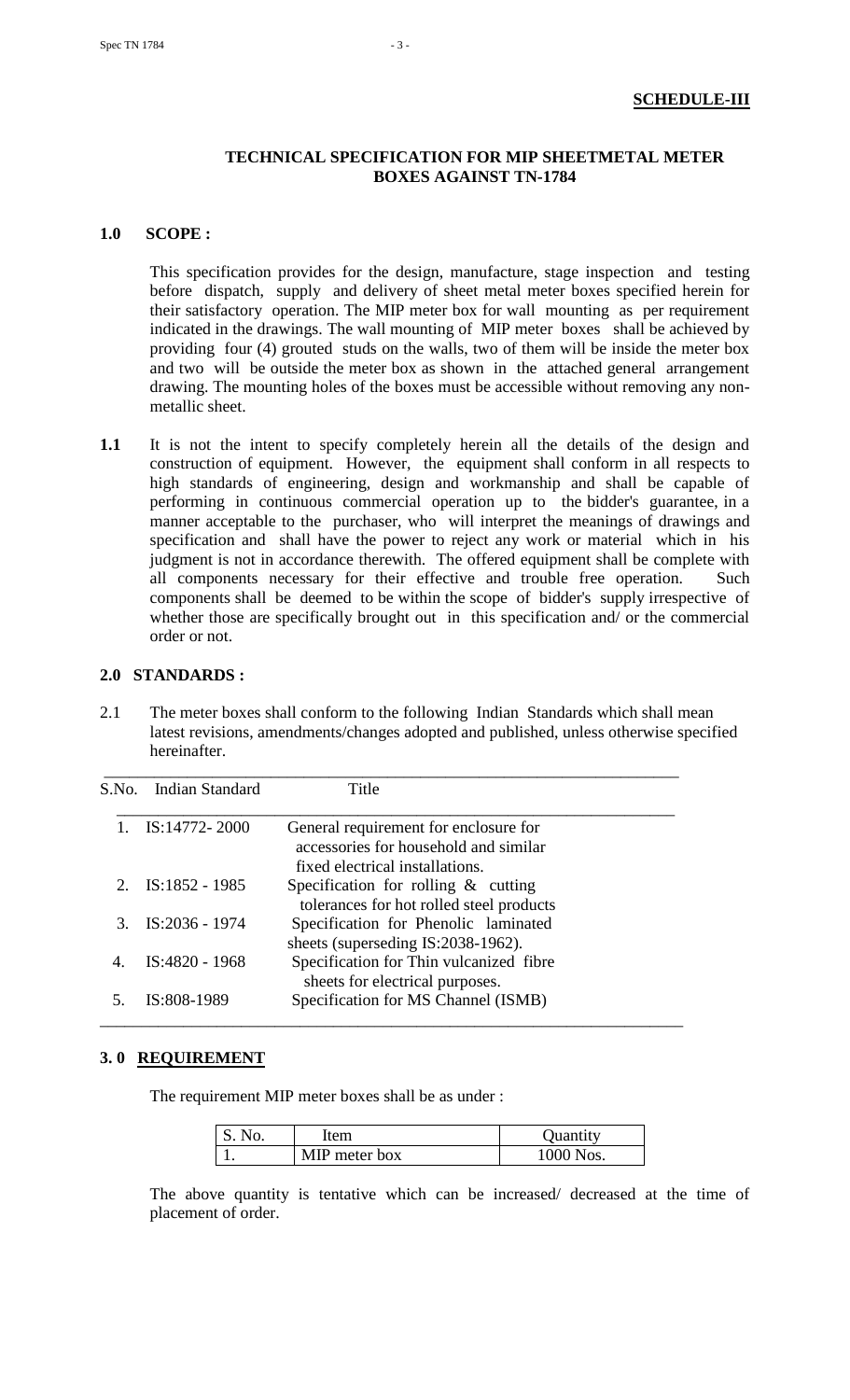# **4.0 GENERAL TECHNICAL REQUIREMENTS:**

#### **REQUIREMENT FOR SHEET METAL METER BOXES:**

#### **a) STANDARD:**

 The meter boxes along with the doors shall be fabricated out of MS sheet of fine quality and thickness as per relevant drawings attached and capable of withstanding the mechanical, Electrical and Thermal stresses as well as the effects of humidity which are likely to be encountered in the services and at the same time ensuring the desired degree of safety. The same shall comply in all respect with the requirement of latest IS:14772(2000) for "Boxes for enclosure of electrical accessories". In case of any discrepancy between write-up and drawings attached, the details given in drawings will prevail. The bill of material as indicated in the drawings shall be covered in the scope of supply.

 All sides of the box will be fabricated out of M.S. sheet of fine quality. The two sides and rear one will be fabricated out of one single sheet. Top and bottom will be in one piece each from one M.S. sheet, which will be continuously welded from inside to form a complete box. The door will be intwo parts for HT meter box and in one part for MIP meter box which shall be fabricated out of M.S. sheet(s). Each door will be fixed with the box with inside hinges in such a way that door hinges can not be removed from out side. The doors shall be provided with handle. The door shall be provided with a lining of minimum 5mm thick felt in order to make it dust proof.

 The door shall ensure reasonable safety against the spread of fire. They should not be ignited by thermic over-load of live parts housed by the box.

#### **b) SEALING ARRANGEMENT :**

 The doors shall also be provided with sealing arrangement from outside by fixing 30x9 mm long , bolts at the top and bottom and the Hexagonal nuts as per arrangement shown in the enclosed drawings. These bolts shall be welded on the collars in such a manner that the fly nuts can be tightened from outside. These bolts should possess hole of 2 mm as in the center of the head from where the sealing wire shall pass and the meter boxes can be sealed properly. The doors will further be provided with a felt lining of 5 mm in order to make it dust proof.

#### **c) EARTHING OF METER BOX :**

 The earthing bolts of size 35x9 mm made of hot dipped G.I. with four plain 1.2 mm thick G I washers, one G I spring washer and two G I nuts on either side of the box shall be provided as shown in the drawing for earthing of meter box. The earthing bolts provided in the meter box on both sides should have arrangement that the bolts cannot be loosened and removed from out side. The bolt should have the cottar pin arrangement.

# **d) INCOMING AND OUTGOING CABLE ARRANGEMENT :**

Twoholes at the bottom just below the cable fixing bracket shall be provided for entry & exit of cable . Holes of 50mm dia shall be provided for fixing cable as shown in the drawing.

#### **e) WINDOW GLASS**

 One unbreakable transparent sheet of toughened/triplex glass of thickness 6 mm for window of required size will be provided on the upper door as per arrangement indicated in the drawing so that the meter inside the box can be read easily. The glass sides shall be lined up with V-shaped rubber gasket of 1mm thickness. This glass shall be fixed inside the box in a projected groove. The glass assembly shall be secured with a zinc passivized rectangular MS frame screwed at four corners.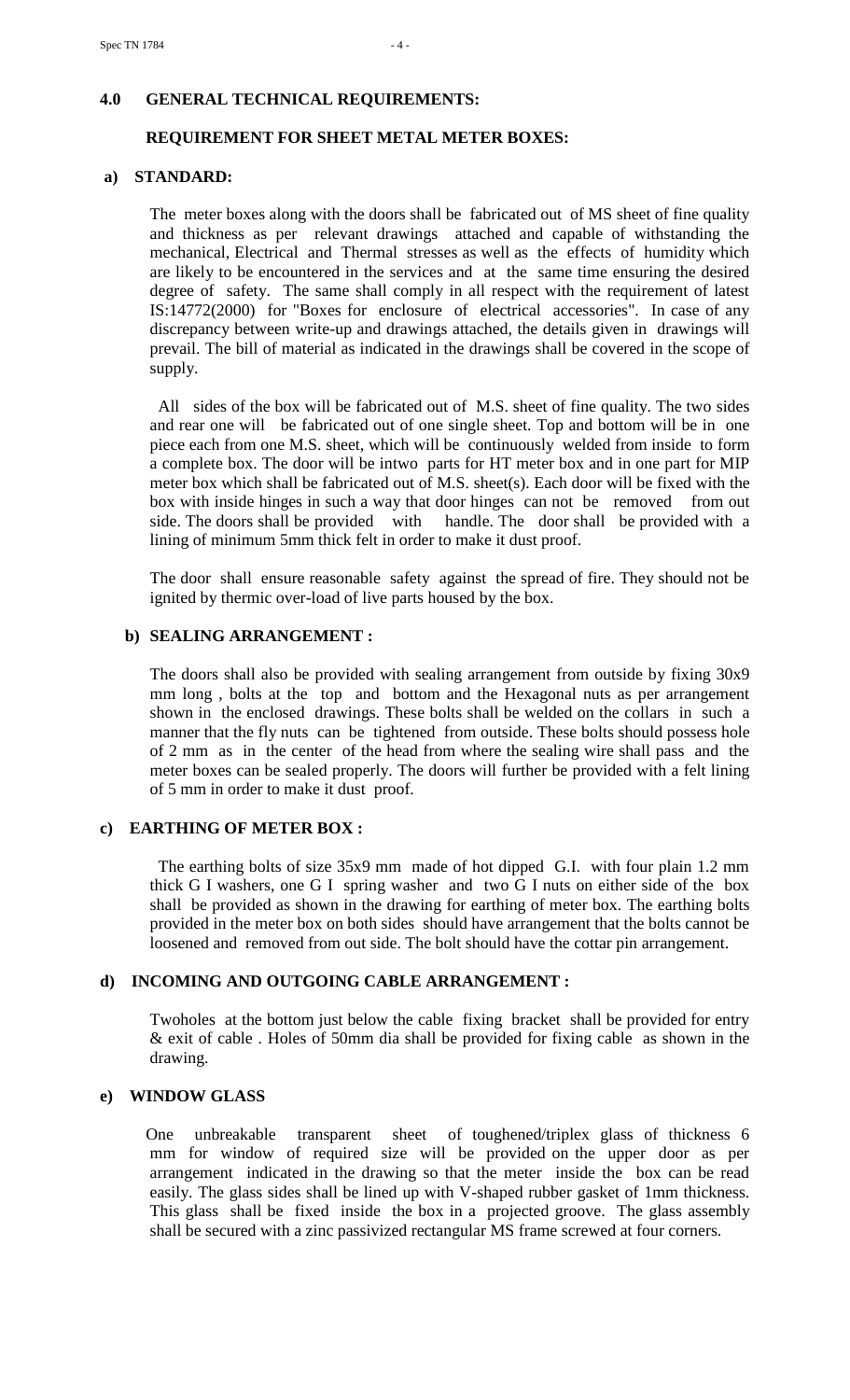# **f) WORKMANSHIP**

The fabrication of material shall be done in such a way that there is a good finish of fabricated material. The material shall be fabricated accurately to adhere to dimensions as per attached drawings. Holes must be perfectly circular and dimensional tolerance as given below shall be permissible. The box should be fabricated/welded such that the rain water does not enter into it.

# **g) TOLERANCE :**

The sheet metal boxes shall be subjected to a maximum of plus-minus one percent $(+/-1\%)$ tolerance on the overall dimensions and –ive rolling tolerance for sheet metal boxes shall be as per IS:1852/1985 & IS 513-1994 with latest amendment(s). However there shall be no limit for +ive tolerance in thickness. The rolling tolerance for nonmetallic bakelite base sheet shall be as per IS:2036/1995 with latest amendments. The tolerance in weight of meter box shall not be more than plus three percent and minus zero percent $(+)$  $3\% \& -0\%$ ).

# **h) Painting/Protection against corrosion :**

 The box(es) shall be adequately protected against rust, dust and corrosion both from inside and outside.

All sheet steel work shall be phosphatedin accordance with IS:6005 code of practice for phosphating iron and steel.

Oil, grease, dirt and swarm shall be thoroughly removed by emulsion cleaning.

Rust and scale shall be removed by pickling with dilute acid followed by washing with running water rinsing with slightly alkaline hot water and drying. After phosphating thorough rinsing shall be carried out with clean water followed by final rinsing with dilute dichromate solution and oven drying.

After phosphating the cabinet must be painted by electrostatic method only (powder coating) and the minimum coating should be 50 microns. The colour shade shall be 631 of IS - 5.

# **i) GUARANTEED TECHNICAL PARTICULARS :**

 The tenderer shall furnish all the necessary information as desired in the schedule of GTP at Schedule VA of this specification.If the tenderer desires to furnish any other information in addition to the details as asked for, the same may be furnished against the last item for each type of box of this schedule.

# **j) PROTO TYPE SAMPLE :**

 The successful bidder will offer for inspection a proto type sample of MIP meter boxes before commencement of supplies as per enclosed drawing.

The prototype sample is required to be offered for inspection prepared, cut & made to size except welding. The prototype sample shall be verified by the inspecting officer of the Nigam as per following guidelines:-

Thickness of walls of MS sheet without paint & weld be verified. Thereafter getting the box welded, the weight of the box be taken and recorded. **Weight of proto type sample after approval of design shall be taken with paint/Powder Coating and same shall be verified during inspection.** Four sticker seals & two polycarbonate seals be provided on proto-type meter box keeping the door in open condition.

The inspecting officer will inspect accordingly and if any suggestion or modification are required same will be reviewed and a final revised drawing will be furnished by the bidder for approval of the purchaser before taking up mass production.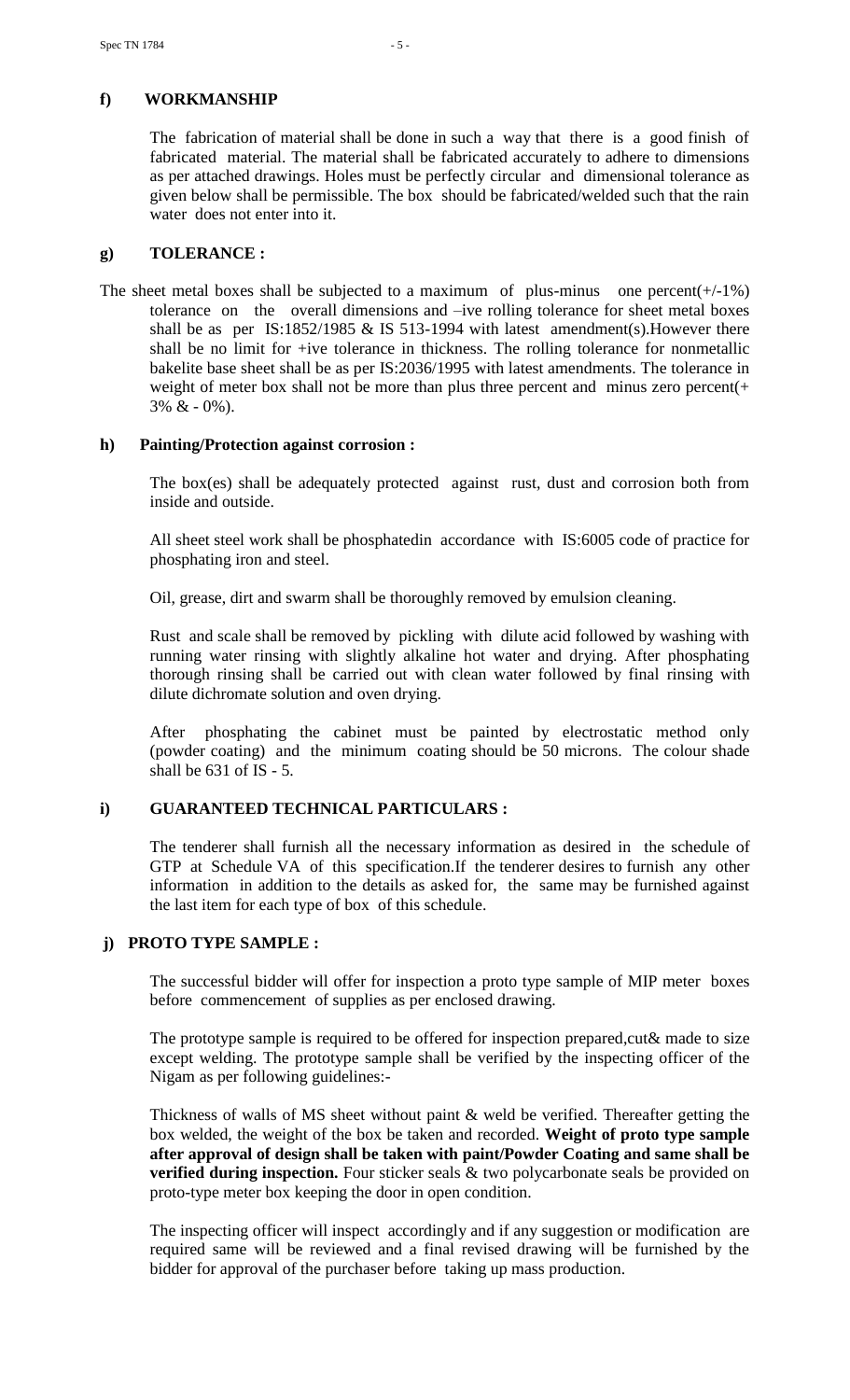**Firms who have already supplied MIP Meter Box under previous two TNs of any of three Discoms may be exempted from approval of Proto-Type Samples, in case order is placed upon them.**

#### **k) EMBOSSING:**

 The following information shall be clearly/ indelibly embossed on the meter boxes made of MS sheet.

- i) Jd.V.V.N.L (on the top of the door.)
- ii) Manufacturer's trade name
- iii) TN- 1784. (at the bottom of the door.)
- iv) Sign of Danger (in upper side of front door)
- v) M.I.P. Meter box

# **5.0 PRINCIPAL PARAMETERS:**

# **MIP METER BOXES :**

# **TECHNICAL REQUIREMENT**

# **a) GENERAL :**

 The MIP metering cabinet dimensions shall be 1100x625x375mm as per enclosed drawing and shall be suitable to house the 3 phase static meter in the upper compartment and current transformers ( Resin Cast Bar Type) in the lower compartment. Both the compartments will be separated by a portion of 1.6 mm thick MS Sheet. The cabinet shall be suitable for wall mounting.

 The box shall be fabricated out of 1.6mm thick MS sheet of fine quality. The two sides and rear one will be fabricated out of one single sheet of minimum 1.6 mm thick. Top  $\&$ bottom will be in one piece each from 1.6 mm MS sheet which will be welded from inside to form a complete box. The top cover sheet shall be slopping by 15mm to 20 mm towards back side of the box. The approximate weight of the meter box will be more than 46 kgs. or as per approved prototype sample's weight.

# **b) DOOR**

 The door will be fabricated in one piece out of 1.6 mm sheet. M S angle of size of 25x25x3mm should be welded on the back of the door at ABCDE as per drawing enclosed at a distance of 20mm from rubber lining. The door shall be fixed with the box with two inside hinges. The door shall be provided with handle. The door shall also be provided with sealing arrangement from outside by fixing stud at the top middle & bottom and hexagonal nuts . These studs should possess hole of 2mm as in center of the head from where the sealing wire shall pass & meter box can be sealed properly. The door will further be provided with a lining of 5mm thick felts in order to make it dust proof. The door shall be provided with window with additional door having size as per relevant drawing will be provided on the door so that the meter inside the box shall be read easily. Four fixing clamps, two at top side and two at bottom of the meter box for fixing the box on wall.

# **c) CABLE ENTRY/ EXIT**

Two holes of 50mm dia shall be provided for fixing cable as per drawing. The cable entry and exit holes should be fitted with metallic glands for proper closing and sealing after installation of the cable.

# **d) ADDITIONAL DOOR WINDOW :**

i) One additional door with window as per separate drawing shall be required to be provided with the box such that

a) Meter will not be accessible physically without opening the door of the box.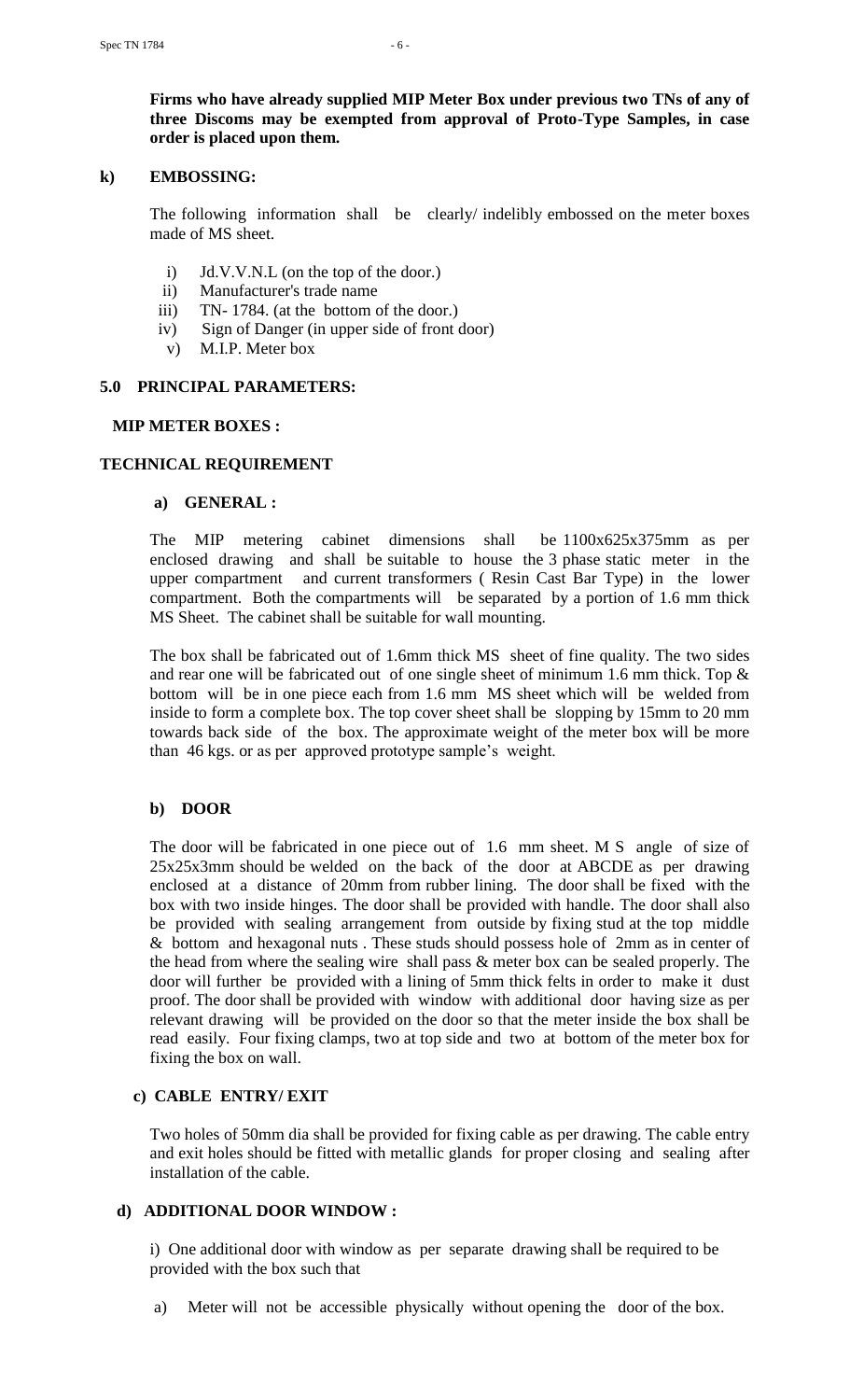- b) It will not allow any external thing toenter into the box.
- c) It will have separate sealing arrangement as per drawing.

d) The meter shall be readable from outside through a unbreakable transparent sheet of toughened/ triplex glass of thickness 6 mm for window of required size provided on the upper door as per arrangement indicated in the drawing so that the meter inside the box can be read easily.

e) Opening for push button mode (as per drawing)-

 The window of this additional door shall be provided with toughened/ triplex glass by securing the same with the help of a rectangular frame which can be tightened through 4 nos. nut bolts of appropriate size. The 4 bolts shall be welded inside the door from its head such that the nuts can be tightened to secure the rectangular frame. This glass shall be fixed inside the box in a projected groove. This additional door shall also be required to be provided with sealing bolts with holes and hexagonal nuts as shown in the drawing. This door shall be provided with 2 nos. suitable size hinges from inside such that the hinges are not visible from outside. This door shall be provided with u-shaped rubber gasket along the edges of the door.

#### **e) MOUNTING OF NONMETALLIC BASE SHEET :**

 The box shall be provided with 4 rectangular brackets of size mentioned in the drawing so as to fix bakelitesheet to mount the meter on it at a distance of about 50mm from the rear wall on which the meter  $& CTs$  will be fixed. The supply shall include bakelite sheet as per ISS.

#### **f) ARRANGEMENT OF CT MOUNTING :**

 The primary terminal P1 of CTs shall be mounted on porcelain supports bolted on three Nos. The other side of CT (P2) shall also be mounted on another three Nos. porcelain supports/clits. The position should be adjusted by sliding clits to &fro horizontally as per the requirement of primary terminals of CTs.

#### **g) PARTITION PLATE**

There shall be one partition plate at the height of 700mm from the bottom of the box to facilitate 4 Nos. CTs

#### **6.0 TESTS :**

#### **6.1 TESTING FACILITIES :**

The tenderer must indicate clearly about the various testing facilities for routine/acceptance tests as per relevant ISS is respect of Meter Box as are available at their works. In case no testing facilities are available at the tenderer's works particulars of the place where such testing is proposed to be conducted during the course of inspection must be indicated.

#### **6.2 TEST VALUES :**

For all acceptance tests, the acceptance values shall be the values guaranteed by the bidder in the guaranteed technical particulars or the acceptance value specified in this specification or the relevant standard whichever is more stringent.

# **6.3 ADDITIONAL TESTS :**

 The purchaser reserves the right for carrying out any other tests of a reasonable nature at the works of the supplier/laboratory or at any other recognized laboratory/ research institute in addition to the above mentioned acceptance and routine tests at the cost of the purchaser to satisfy that the material complies with the intent of this specification.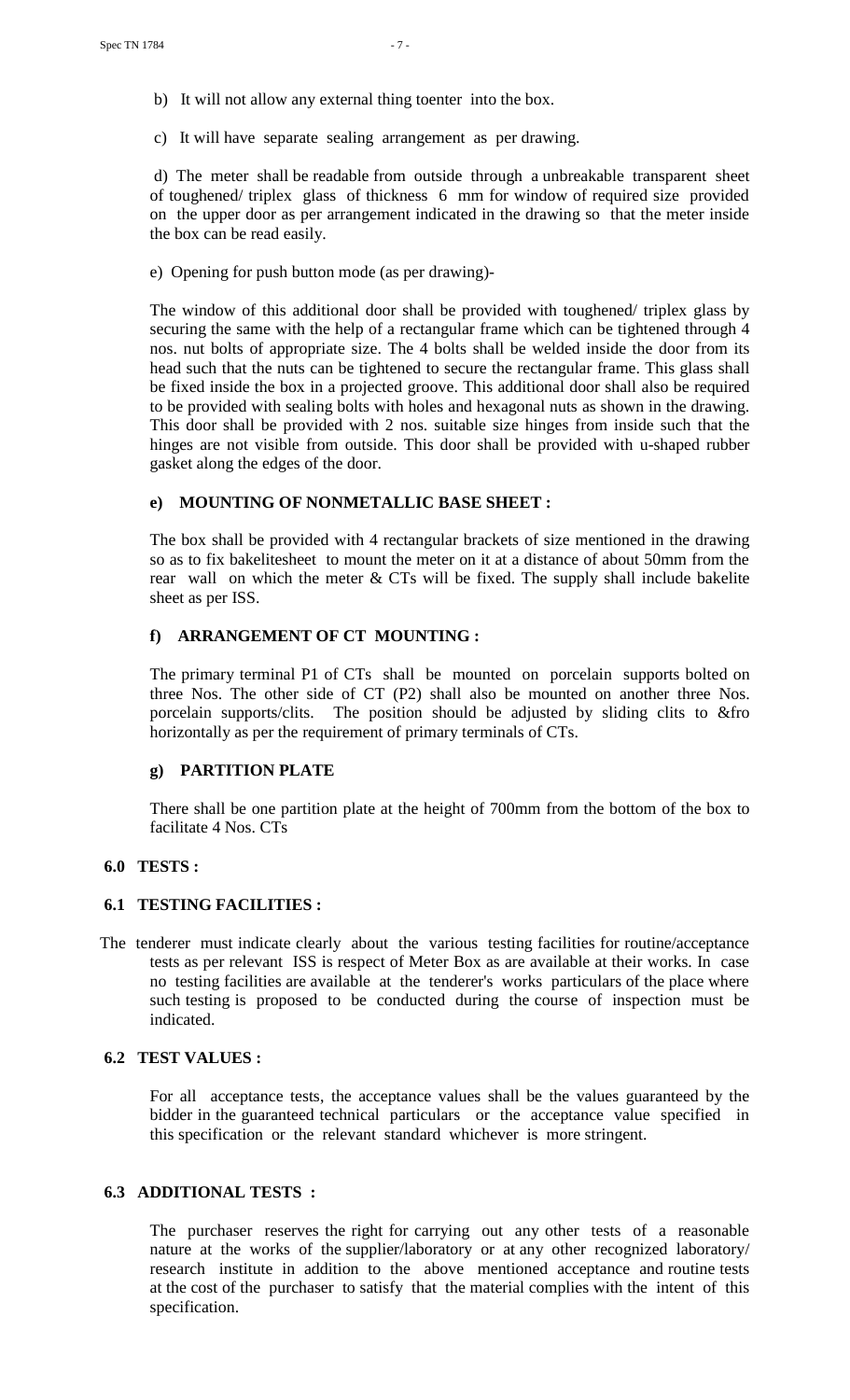# **6.4.1 TYPE TESTS :**

Tests carried out to prove conformity with the requirement of the standard. These are intended to prove the general qualities & design of a given type of product. This test shall be carried out on two sample of enclosure for accessories of the same type selected preferably at random from a regular production lot. Before commencement of tests, the sample shall be visually examined & inspected for obvious visual defects in respect of component, part and their assembly, construction, marking, mechanical hazards, earthing etc. The external surface finish shall be even and free from finishing defects.

The following tests as per IS: 14772/2000 shall constitute the type test:

#### **S.No.Tests**

|  | Marking |
|--|---------|
|--|---------|

- 2. Dimensions
- 3 . Protection against electric shock
- 4. Provision For earthing
- 5. Construction
- 6. Resisting to aging, to humid condition, ingress of material.
- 7. Mechanical Strength
- 8. Resistance to heat
- 9. Resistance to rusting.

Criteria of acceptance: Both samples shall successfully pass all type tests for providing conformity with the requirements of the standard. If any of the sample fails in any of the type tests, the testing authority, at its discretion, may call for fresh sample not exceeding twice the original number and subject to all tests or to the test(s) in which failure(s) occurred.

# **6.4.2 ACCEPTANCE TESTS :**

The following tests shall constitute the acceptance tests :-

# **Tests**

- 1. Marking
- 2. Dimensions
- 3. Protection against electric shock
- 4. Provision for earthing
- 5. Construction

 The verification of above tests shall be arranged by the supplier in the presence of purchaser"s inspecting officer at the time of inspection.

#### **6.4.3 ROUTINE TESTS:**

The tests at s.no.(3) and (4) in the Cl.6.4.2 shall constitute this test as per IS:14772/2000.

#### **7.0 INSPECTION &TESTING :**

 The inspection and testing shall be carried out by the purchaser's representative as per provisions of relevant ISS, specification & GTP and shall be governed by clause No.1.27 entitled "Inspection and Testing" of Schedule-2" General conditions of Contract" except mentioned hereunder.

- a) The supplier shall arrange fifteen days advance notice to enable the purchaser to depute the inspecting officer for conducting necessary testing at supplier's works. Any delay beyond fifteen days in arranging the inspection shall be to the purchaser's account.
- b) In case the manufacturer does not have adequate facilities for getting all the required tests conducted in his laboratory, the purchaser at his option may get these tests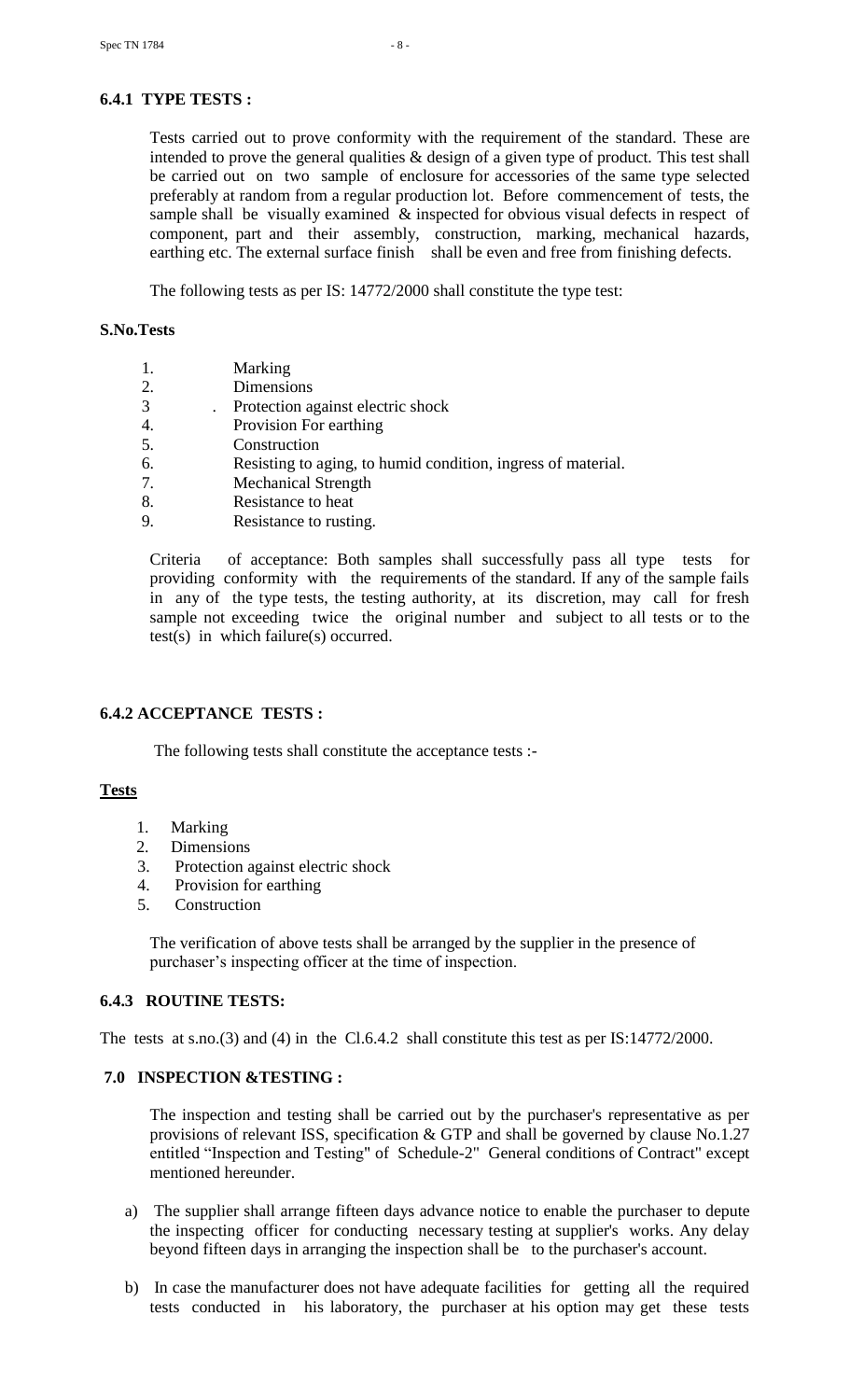conducted in any reputed testing laboratory. All the expenses for such tests to be conducted outside shall be borne by the supplier.

- c)In case material/equipment is not found ready by the representative of the purchaser deputed for inspection to the extent of the quantity indicated in the inspection call with tolerance of (-) 10% or if the inspection is not got carried out by any reasons on account of the supplier the re-inspection charges shall be ` 7,500.00 for the supplier works located in Rajasthan and ` 15,000.00 for the supplier works located outside Rajasthan will become payable by the supplier on this account to the Sr. Accounts Officer (CPC) JdVVNL, Jodhpur.
- d) The Acceptance tests shall be carried out as per relevant ISS Latest Amended) , P.O. , GTP and the proto type sample approved by this office .For acceptance tests samples from the offered quantity for inspection shall be selected by inspecting officer as per provisions of IS:14772/2000 (Latest amended).
- e) The inspection may be carried out by the purchaser's representative at any stage of manufacture/before dispatch as per relevant standard. Inspection and acceptance of any material under the specification by the purchaser, shall not relieve the bidder of his obligation of furnishing material in accordance with the specification & shall not prevent subsequent rejection if the material is found to be defective. The bidder shall keep the purchaser informed in advance, about manufacturing program so that arrangements can be made for inspection.
- f) The purchaser reserves the right to insist for witnessing the acceptance /routine testing of the bought out items. The bidder shall give 15 days advance intimation to enable the purchaser to depute his representative for witnessing the acceptance and routine tests. The inspection charges would be to the purchaser's account.

# **8.0 DRAWING**

The bidder shall furnish drawings of MIP meter boxes enclosed with the specification duly signed on each along with the tender, failing which the offer is likely to be ignored.

#### **9.0 GUARANTEED TECHNICAL AND OTHER PARTICULARS :**

 The guaranteed technical and other particulars shall be given in the Performa as per Schedule V(A). Any deviation from the specifications referred to above shall be supported by adequate justifications.

# **10.0 STAGE INSPECTION DURING MANUFACTURE :**

The stage inspection/ testing during manufacture shall mean those tests which are to be carried out during the process of manufacture and end inspection to ensure quality control such that the end product is of the designed quality conforming to the intent of this specification. The inspection may be carried out by the purchaser at any stage of manufacture/before dispatch as per relevant standard.

# **11.0 QUALITY ASSURANCE PLAN :**

- 11.1 The Bidder hereunder shall invariably furnish following information along with his offer, failing which the offer shall be liable for rejection. Information shall be separately given for individual type of material offered.
- i) Statement giving list of important raw materials, names of sub-suppliers for the raw material, list of standards according to which the raw materials are tested, list of tests normally carried out on raw materials in the presence of Bidder's representative, and copies of test certificates.
- ii) Information and copies of test certificates as in (i) above in respect of bought out items.
- iii) List of manufacturing facilities available.
- iv) Level of automation achieved and list of areas where manual processing exists.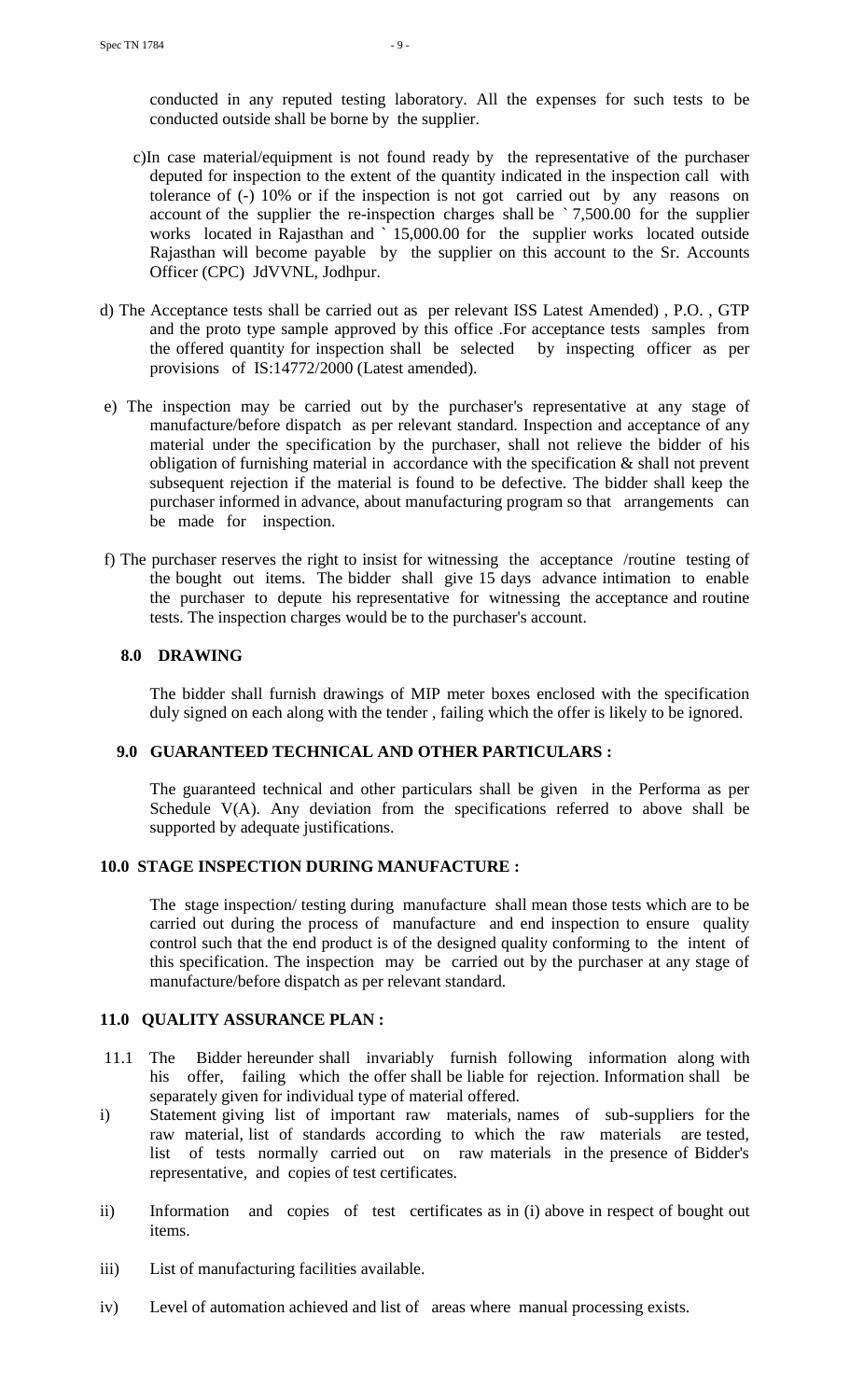- v) List of areas in manufacturing process, where stage inspections are normally carried out in quality control and details of such tests and inspections.
- vi) Special features provided in the equipment to make it maintenance free.
- vii) List of testing equipment available with the Bidder for final testing of equipment specified and test plant limitation, if any, vis-a-vis the type, special, acceptance and routine tests specified in the relevant standards. These limitations shall be very clearly brought out in schedule of deviations from specified test requirements.
- 11.2 The Supplier shall within 30 days of placement of order submit the following information to the Purchaser.
- i) List of raw material as well as bought out accessories and the names of sub-suppliers selected from those furnished along with the offer.
	- ii) Type test certificates of the raw material and bought out accessories.
- iii) Quality Assurance Plan (QAP) with hold points for Purchaser's inspection. The QAP and Purchaser's hold points shall be discussed between thePurchaser and the Supplier before the QAP is finalized.
- 11.3 The Supplier shall submit the routine test certificates of bought out items and raw material at the time of routine testing of the equipment.

# **12.0 TEST REPORTS :**

- i) All records of routine test reports shall be maintained by the Supplier at his works for periodic inspection by the Purchaser.
	- ii) All test reports of tests conducted during manufacture shall be maintained by the Supplier. These shall be produced for verification as and when requested for by the Purchaser.

# **13.0 PACKING &FORWARDING :**

 The MIP meter boxes shall be suitably packed in order to avoid damage during transit and handling.

# **14.0 PRICES:**

.

The prices/ rates quoted shall be FIRM & strictly as per Price Schedule-IV enclosed with the tender documents clearly indicating Ex-works, Freight & Insurance, Goods and Service Tax and other levies/ duties, if any. If no duty/ tax is applicable and/ or same is applicable at concessional rate, the same shall be clearly mentioned.

# **15.0 DELIVERY SCHEDULE**

The delivery schedule of the material shall be quoted on quarterly installments basis to be indicated in Schedule-VIII, enclosed with the tender documents. The successful bidder shall furnish proto type sample for approval before commencement of supplies within 30 days from the date of receipt of Purchase Order. The commencement period for supply shall be 30 days from the date of letter conveying approval of sample. The bidder is required to quote quarterly delivery. The delivery of ordered quantity should be completed in **2 equal quarterly installments** periods including commencement period of 30 days. The time taken in inspection &testing , approval of proto type sample and any other clarification/ amendment/ contractual formalities shall, therefore, be accounted for by the successful bidder while completion of supplies within 8 months from the date of Purchase Order.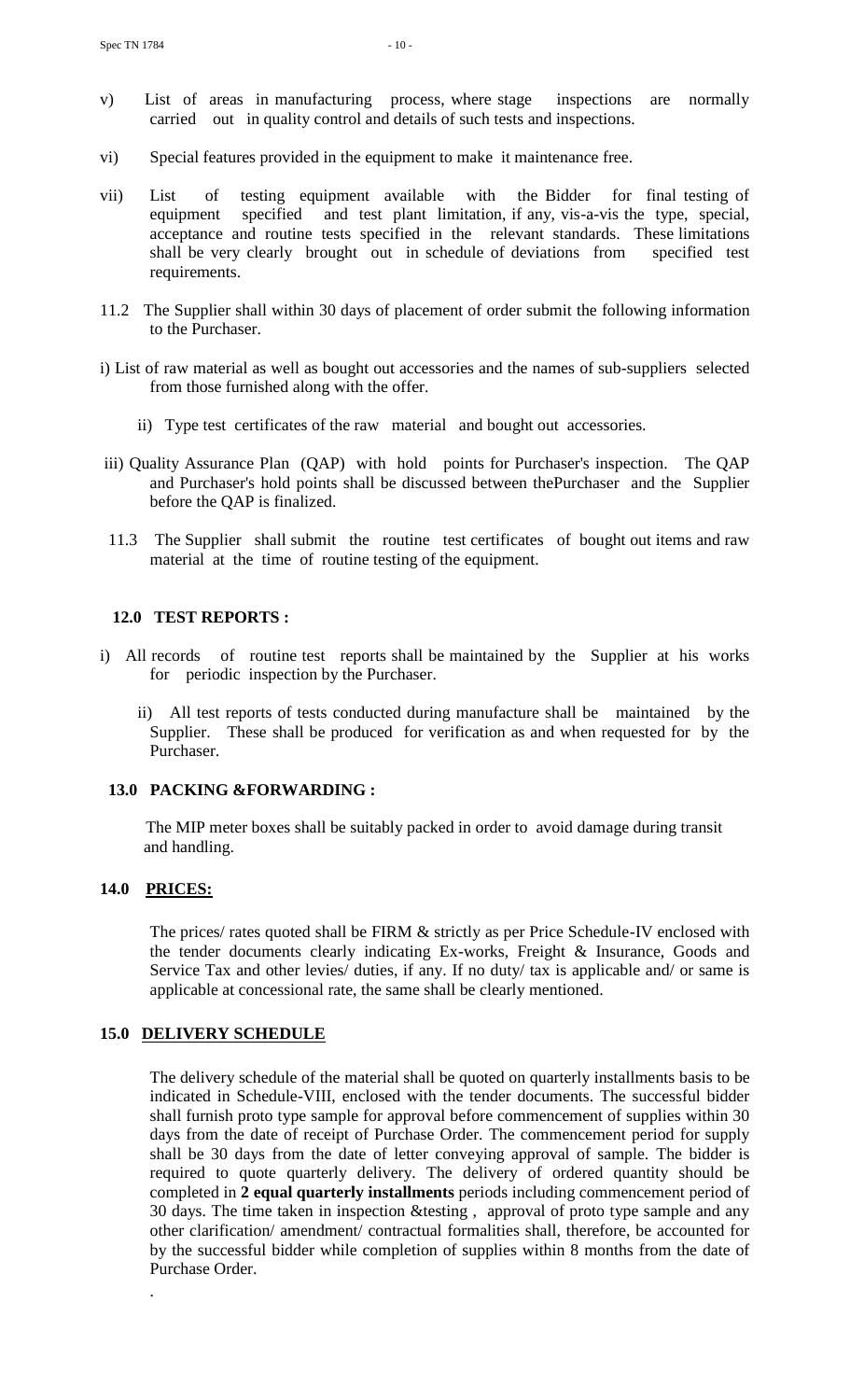# **16.0 ADDITIONAL ORDER**

Repeat orders for additional quantities, upto 50% of original ordered quantities, may be placed by the Nigam, on the same rates, terms and conditions given in the contract.

# **DRAWINGS:**

#### **1. MIP METER BOX**

 **\_\_\_\_\_\_\_\_\_\_\_\_\_\_\_\_\_**

| <b>ANNEXURE-I</b>   | DRAWING of front elevation with front door closed  |
|---------------------|----------------------------------------------------|
| <b>ANNEXURE-II</b>  | DRAWING of front elevation with front door removed |
| <b>ANNEXURE-III</b> | DRAWING of Panel's side view                       |
| <b>ANNEXURE-IV</b>  | DRAWING of Panel's plan                            |
| <b>ANNEXURE-V</b>   | DRAWING of Panel's window door, bus bar cleat      |
|                     |                                                    |

- **17.** As GST act has been effected from 01.07.2017, therefore, BOQ has been prepared accordingly with applicability of GST. Further, old tax structure wherever appearing in ITB/GCC/Specification may be replaced by GST as per notification. Further, GST registration number of Jodhpur Discom is 08AAACJ8578R1ZJ.
- **18.**Every Micro, Small & Medium enterprises of Rajasthan shall be required to submit an affidavit in schedule-XI, along with duly filled bid document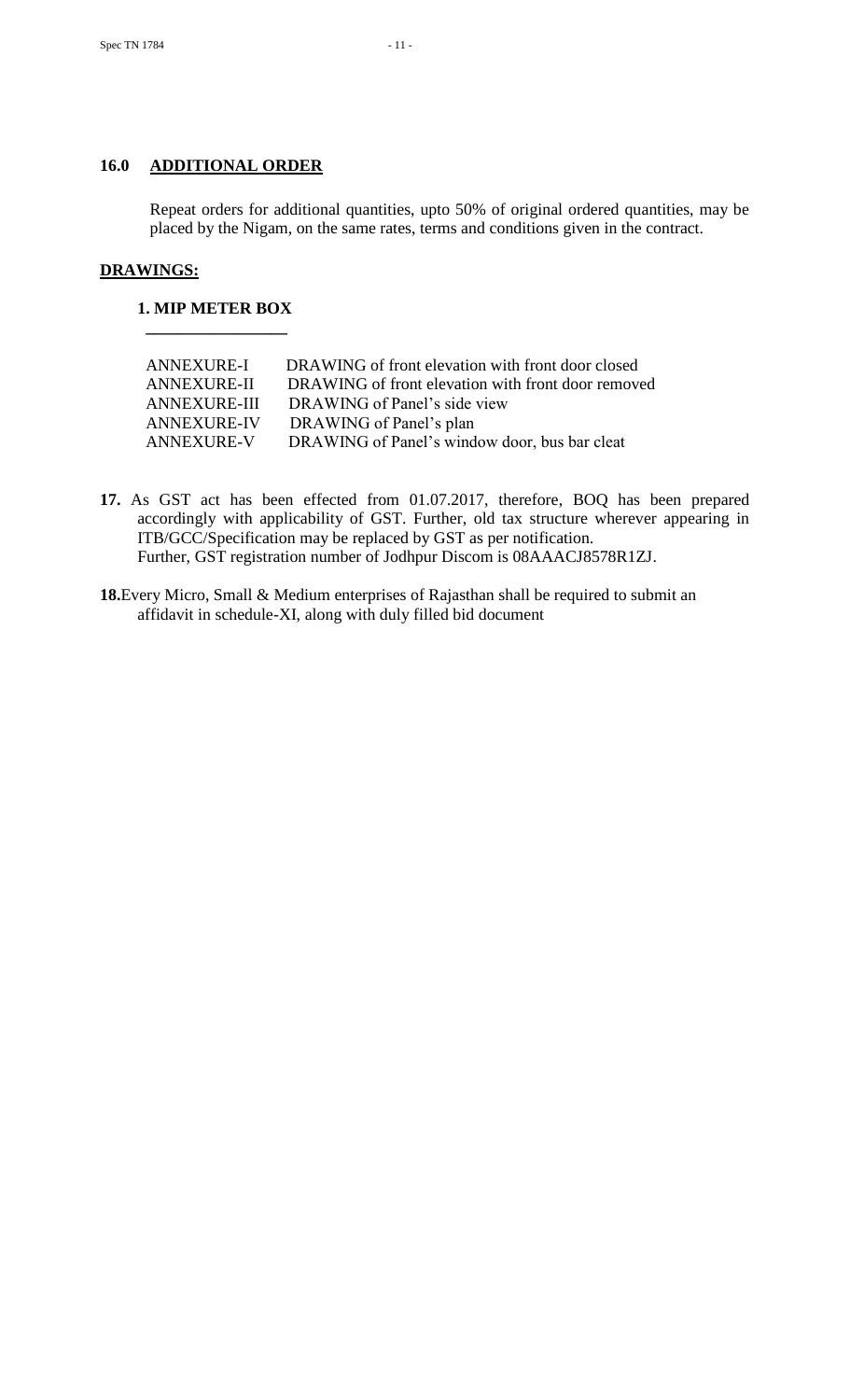# **Schedule – I**

# **SCHEDULE OF REQUIREMENT**

| S. No. | Name of the Item            | <b>Approx. Quantity</b><br>Nos.) |
|--------|-----------------------------|----------------------------------|
|        | Sheet Metal MIP METER BOXES | 1000                             |

**NOTE:-The quantities as mentioned in the schedule of requirements are tentative and may increase/decrease as per the requirement of the Nigam.**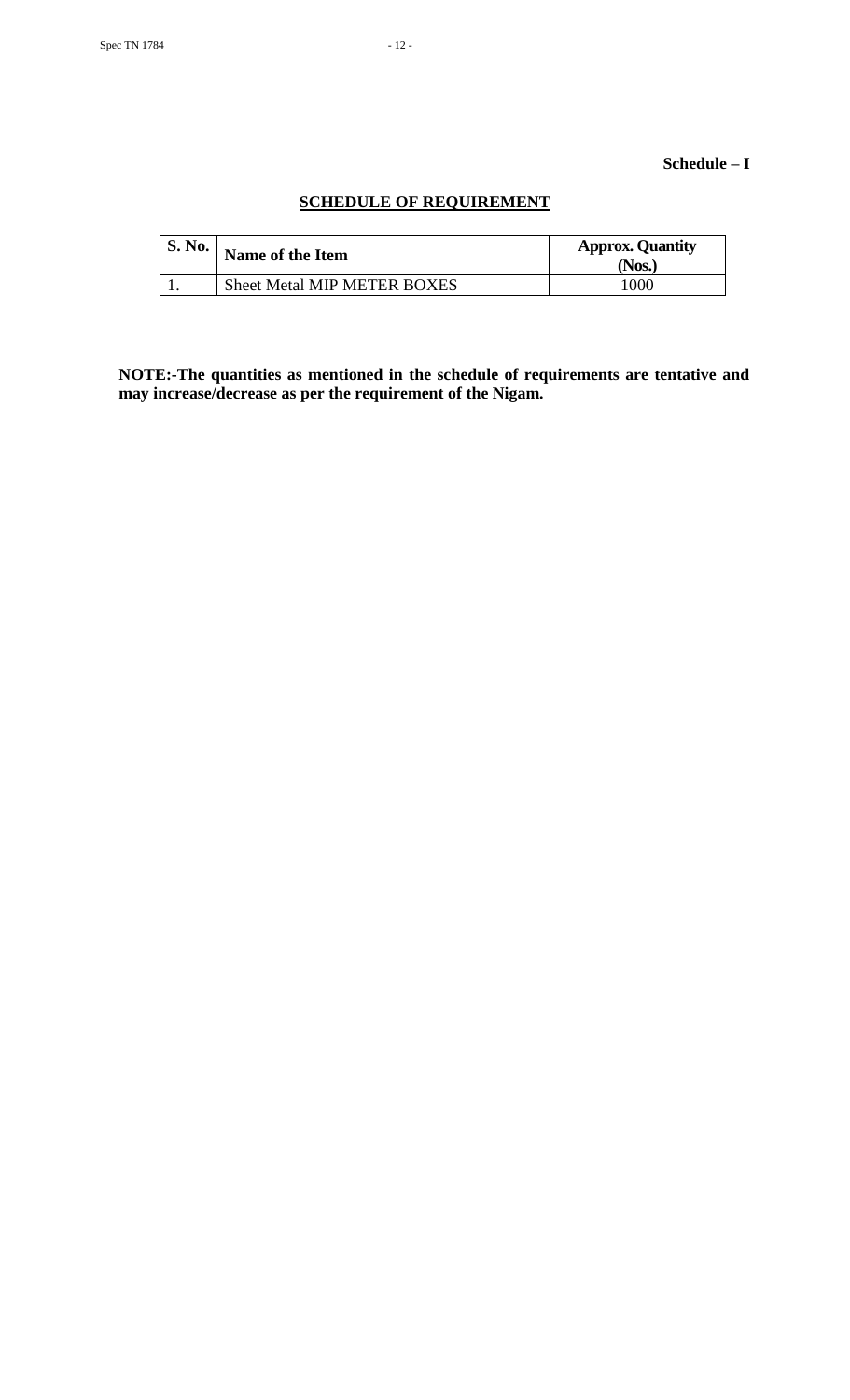**Schedule – II**

# **PURCHASE OF HT & MIP METER BOXES AGAINST TN-1784**

# **PRICE ARE 'FIRM'**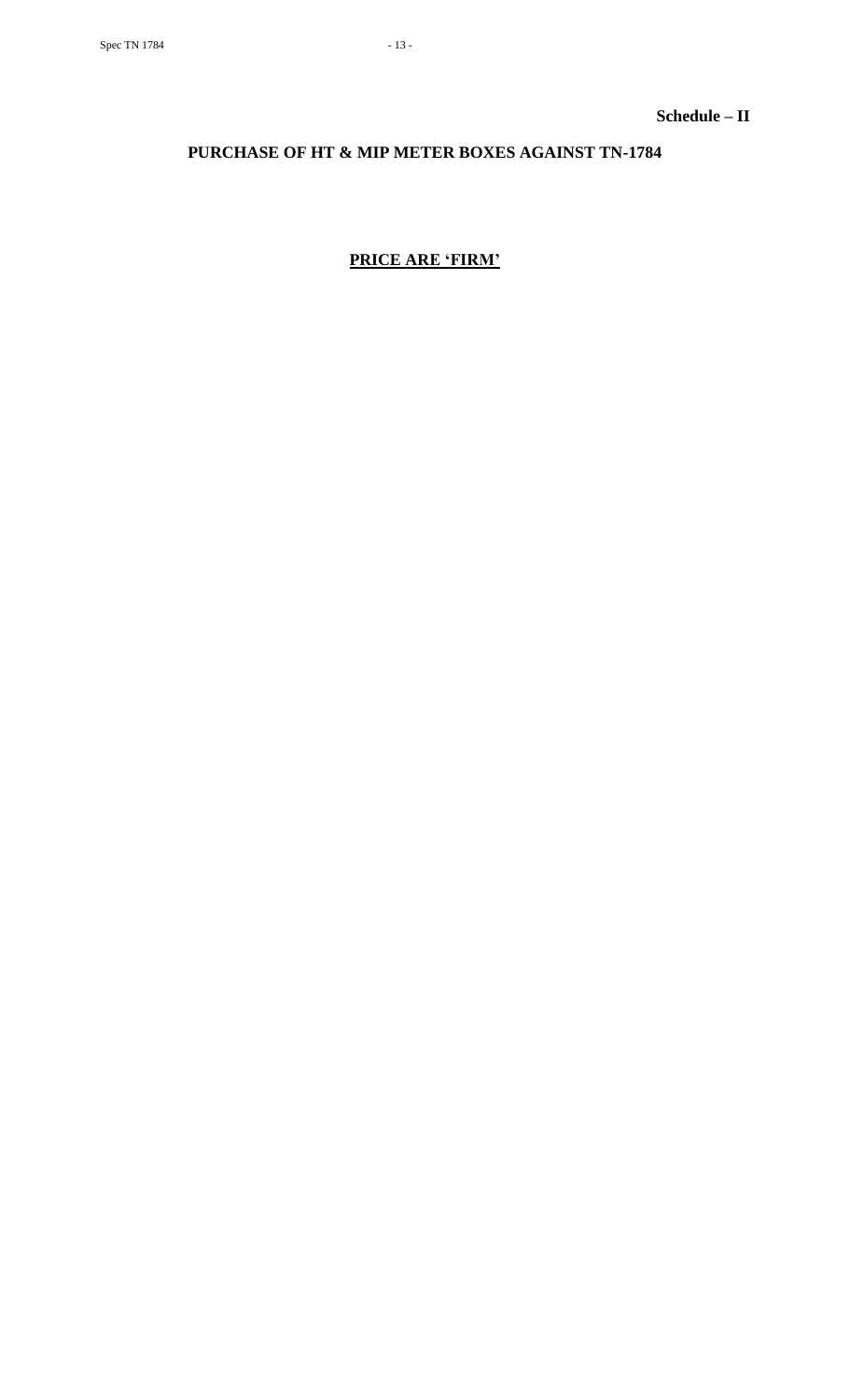# **Schedule – III**



# **JODHPUR VIDYUT VITRAN NIGAM LIMITED**

**A Govt. of Rajasthan Undertaking Prescribed technical specification for supply of** 

(Name of Material/Equipment/Machinery/T&P etc.)

| S.No.<br>Technical specification<br>which material/equipment/<br>Machinery/ $T\&P$ shall confirm | Name of IS/other<br>standard specification<br>to which material should<br>confirm | Other particulars to<br>if any. |
|--------------------------------------------------------------------------------------------------|-----------------------------------------------------------------------------------|---------------------------------|
|--------------------------------------------------------------------------------------------------|-----------------------------------------------------------------------------------|---------------------------------|

Certified that we agree to all the aforesaid technical specification except at S.No……. for which our technical specification shall be as under:-

| S.No. | Technical specification         | Name of IS/other         | Other particularsto |
|-------|---------------------------------|--------------------------|---------------------|
|       | which material/equipment/       | standard specification   | if any.             |
|       | Machinery/ $T\&P$ shall confirm | to which material should |                     |
|       |                                 | confirm                  |                     |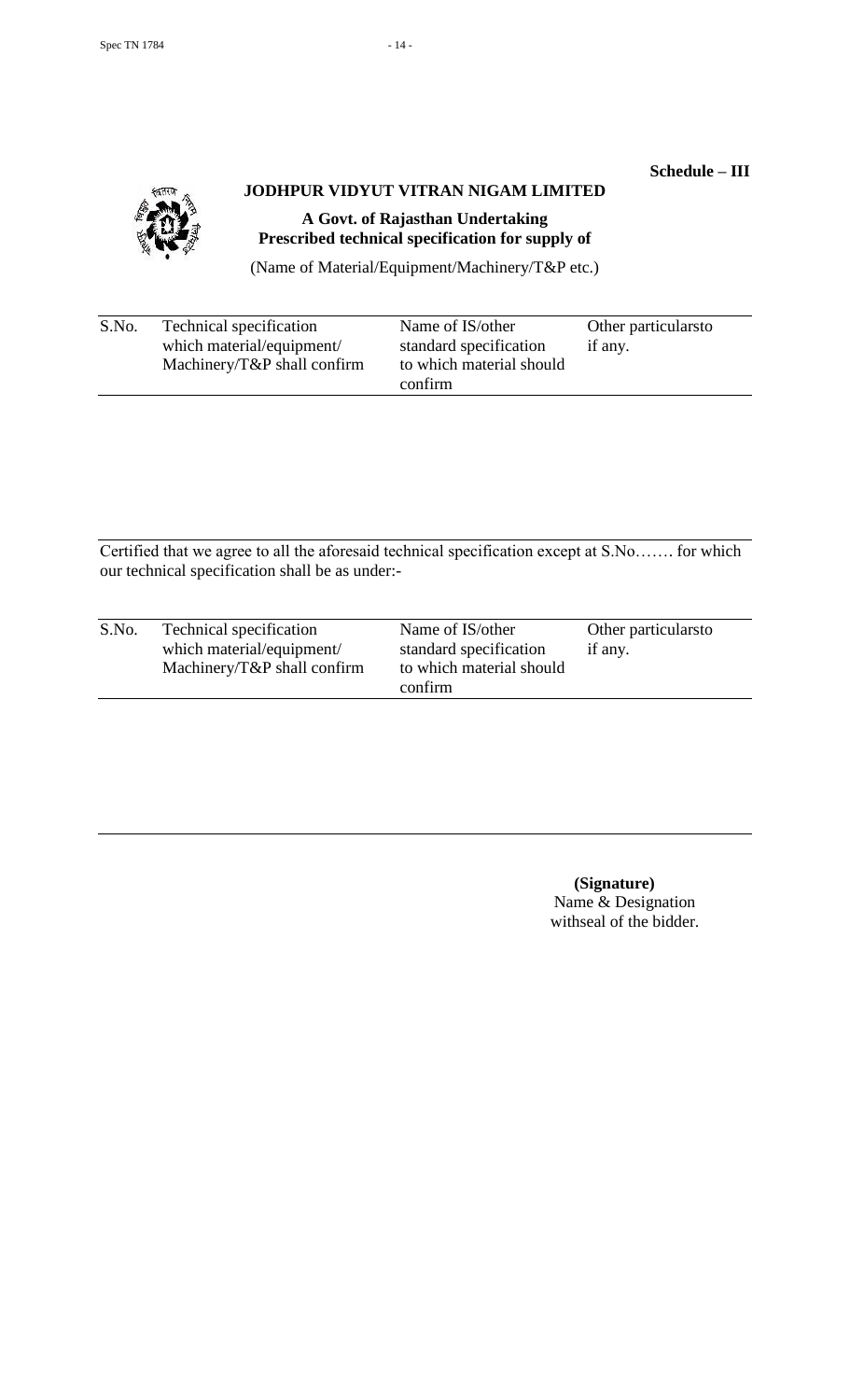# **QUALIFICATION REQUIREMENT**

# **ITEM:- MIP METERS Boxes AGAINST TN-1784**

The bidder should fulfill following qualifying requirements for successful participation in the tender along with relevant documentary evidence supporting each qualifying requirement without which the offer shall be considered non-responsive & rejected.

- I) The bidder should be a Manufacturer. The offers from Sole Distributor / Sole Selling Agent / Authorized Dealer shall not be entertained.
- II) The bidder is required to quote for minimum 10% of tendered quantity, failing which the offer may be considered Non-Responsive.
- III) The bidder should have designed, manufactured / fabricated, tested and supplied to utility / Discoms / Govt. Departments at least 2XQQ (QQ being the quoted quantity) of MIP Meters Boxes in last three years from the date of opening of technical-commercial bid. In support of fulfillment of the past supply criteria, the bidder shall furnish documentary evidence in the form of certificate from Chartered Accountant in the prescribed proforma only. This prescribed proforma should be either in original or copy duly attested by Notary. The bidder shall also sign and affix seal on the prescribed format C.A. Certificate. The certificate should have membership number with the name & address of the chartered accountant. Certificate should clearly indicate the quantity supplied, period of supply, voltage class / accuracy class of the material etc. in the format prescribed any deviation to format or information diverted format, will not be considered and rejected.

The material supplied and accepted for same or better rating for Turnkey projects to a licensed power utility/Govt. shall be consider for the purpose of evaluating criteria. The certificate given by C.A. shall indicate above quantity separately.

### **Note : The quantity of 200 Amp. & above LT Distribution Kiosks & Feeder Pillar Boxes may also be considered for quantity evaluation for purchase of MIP meter boxes.**

- IV) The bidder should possess adequate testing facilities for carrying out routine & acceptance test of items as per relevant standard at their works. The bidder shall furnish documentary evidence in support for conducting routine & acceptance test.
- V) The bidders should be qualified, not be insolvent, not be in receivership, not be bankrupt or being wound up, should not have affairs administered by a court or a judicial officers, should not have business activities suspended, should not be blacklisted or debarred by any utility/ government agency, should not have a conflict of interest. For this bidder is required to furnish a Declaration as per Appendix-B, on Rajasthan Non-Judicial Stamp Paper of Rs. 100/ (excluding surcharge on Stamp Paper, as per rules)."

# **VI) PERFORMANCE CRITERIA:-**

- i)If a bidder has supplied up to 50% of ordered quantity in previous tender up to date of opening of subsequent tender and scheduled delivery period expired, the bid of such bidder will not be opened in the Discom for that item.
- ii) However, if the supplies have been completed for a quantity more than 50% but not completed up to date of opening of subsequent tender and scheduled delivery period expired, the quantity equal to the quantity pending in previous tender for that item shall be reduced from the subsequent tender quantity to be allocated to the bidder.

# **VII) POOR RECORD OF PERFORMANCE AND DELIVERY:**

**(a)** The bidder whohave been black listed in any of the state Discom or with whom business relations have been severed in Jodhpur Discom or who is debarred by Jodhpur Discom shall not be considered.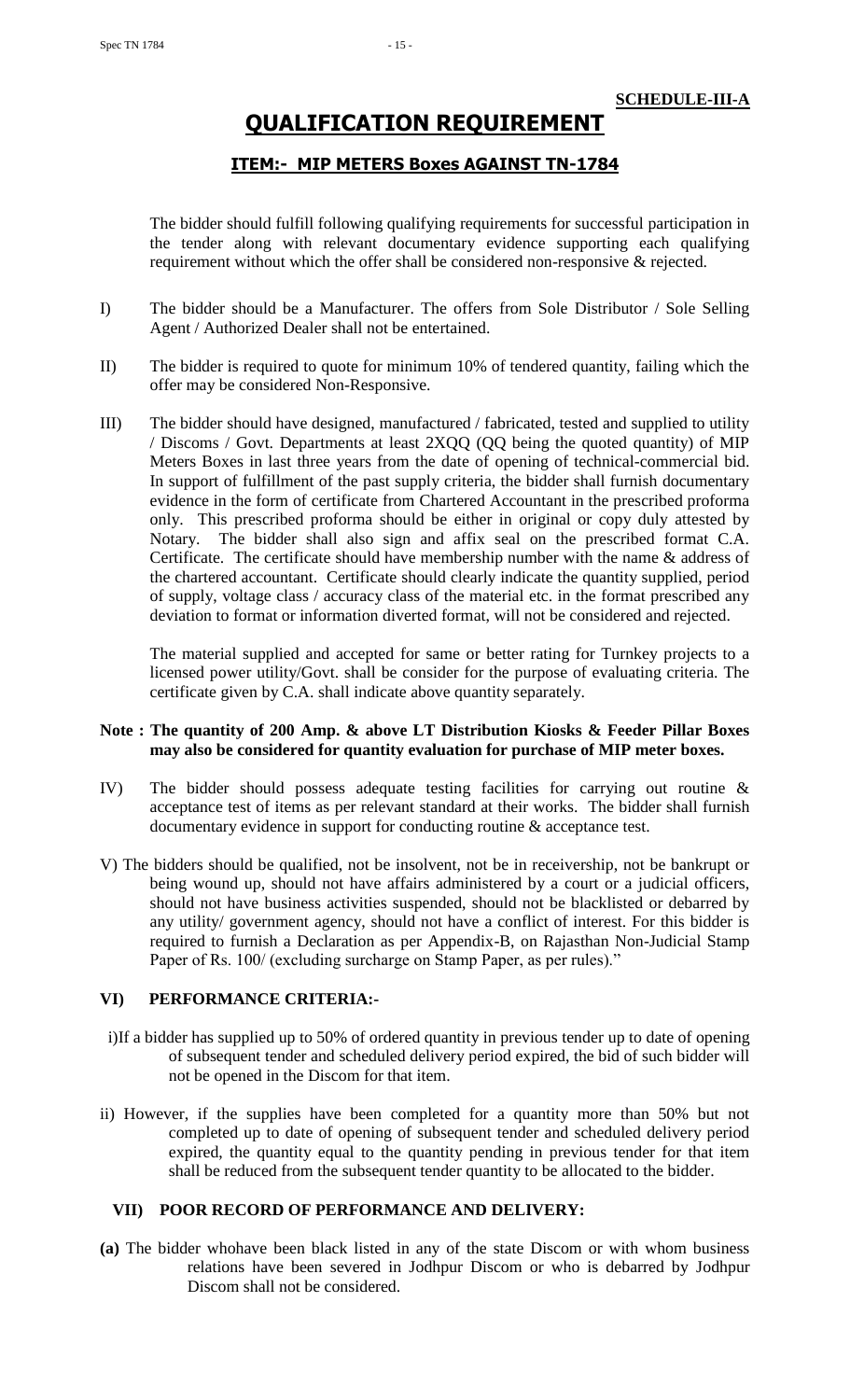- **(b)** A Bidder debarred under section 46 of the RTPP Act 2012 shall not be eligible to participate in any procurement process undertaken by‐
	- (a) any Procuring Entity, if debarred by the State Government; and (b) a Procuring Entity if debarred by such procuring Entity
- VIII)The bidder shall clearly indicate the deviations such as Technical Deviation &Commercial Deviations in the prescribed proforma only.

The deviations indicated elsewhere in the bid shall not be accepted.

- IX) The bidder must clearly fill up each and every particular of Guaranteed Technical Particulars annexed with Technical Specification otherwise he will be responsible for Technical Non-Responsiveness.
- X) All documents required in the prescribed format are to be furnished along with the bid itself only except an attested copy of BIS license (wherever it is required), failing which the bid will be summarily rejected.

**Note :**

- i) Rajasthan based firms not meeting minimum quantity supplied criterion but having manufacturing and adequate testing facility and technical know how shall be considered as new firms and would be eligible for trial order only.
- ii) Requirement of quantity manufactured, minimum quantity to be offered and amount of Bank Guarantee to be furnished shall be reduced to 25% for Rajasthan based units.

 **-----------------------**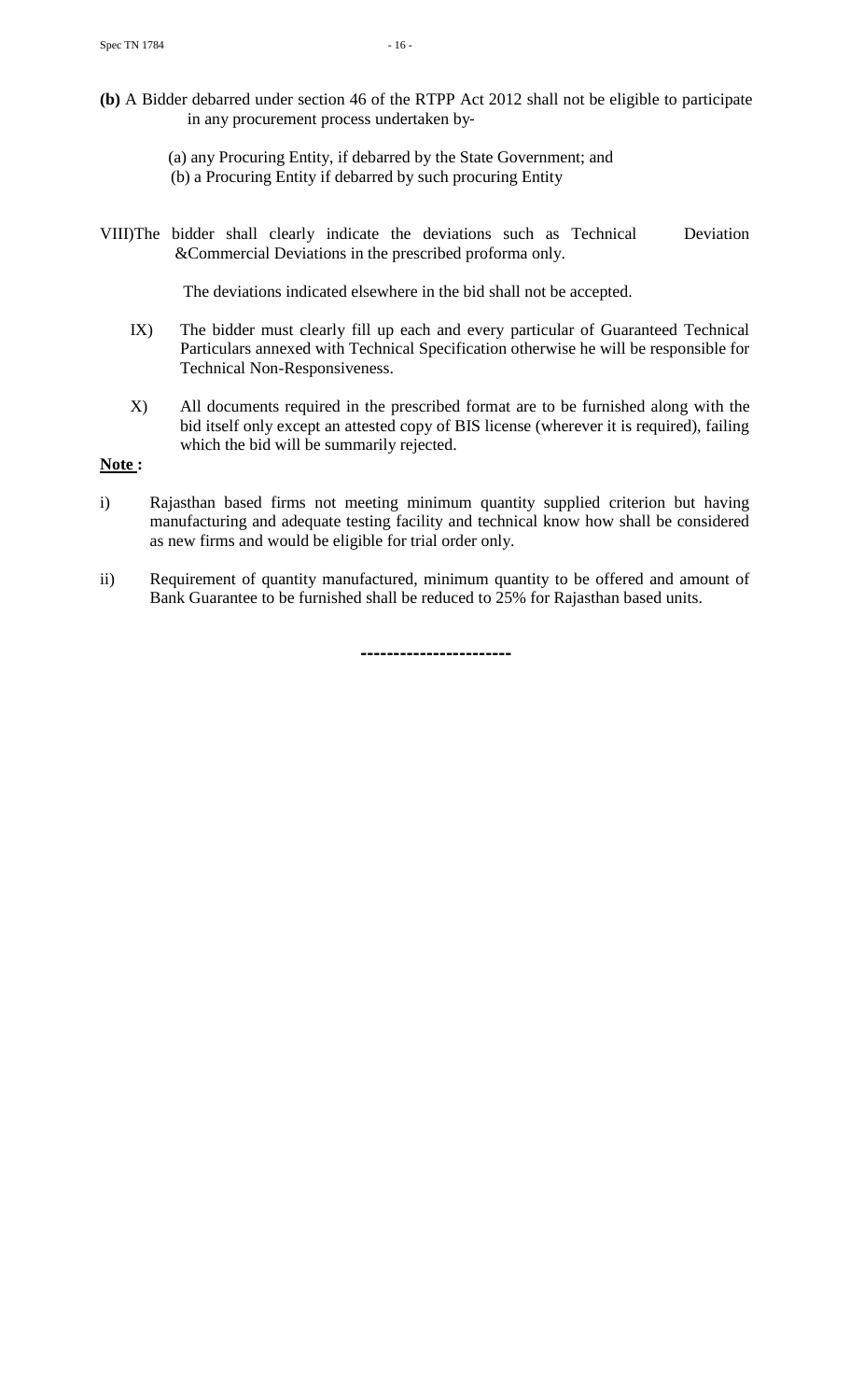# **Must be filled-in by the tenderer and attach with technical bid (Part-I)**

To,

The Superintending Engineer (MM&C), Jodhpur Vidyut Vitran Nigam Limited, Jodhpur.

Dear Sir,

With reference to your invitation to tender against specification No. **JDVVNL/SE/MM&C/TN- 1784**, we agree to supply the following quantity:-

| S.<br>N <sub>0</sub> | <b>Particulars of item</b>     | <b>Tendered</b><br>Quantity<br>(In Nos.) | Qty.<br><b>Offered</b><br>(In Nos.) | <b>Justification of</b><br>quantity offered as<br>per Qualifying<br>Requirement. | <b>Status of</b><br><b>Type Test</b><br>Certificates. |
|----------------------|--------------------------------|------------------------------------------|-------------------------------------|----------------------------------------------------------------------------------|-------------------------------------------------------|
|                      |                                |                                          | 4                                   |                                                                                  |                                                       |
| 1.                   | Meter<br><b>Sheet</b><br>Metal | 1000                                     |                                     |                                                                                  |                                                       |
|                      | Boxes MIP Type.                | Nos.                                     |                                     |                                                                                  |                                                       |
|                      |                                |                                          |                                     |                                                                                  |                                                       |

- 1. The offer is valid for a period of 120 days from the date of opening of this tender.
- 2. It is noted that the quantities as mentioned in the specification are approximate and we agree to supply any quantity as per your requirement.
- 3. The prices are FIRM in all respect.
- 4. The delivery shall strictly be in accordance with our delivery clause as given in Schedule-VIII of this specification. In case we fail to deliver the material as indicated in the clause No. 1.23 of G.C.C. (Schedule-II), we are liable to pay recovery for delay in delivery as per clause No. 1.24 of this (Schedule-II),of this specification. The material shall conform to your specification No. **JDVVNL/SE/MM&C/TN-1784**and as per relevant ISS in all respect.
- 5. We confirm that we agree to all the terms & conditions as well as the technical stipulations of your specification No. **JDVVNL/SE/MM&C/TN-1784** and there are no deviations other than as specified in the **Schedule VI (A&B).**

Yours faithfully,

Dated: **Signature of tenderer with stamp**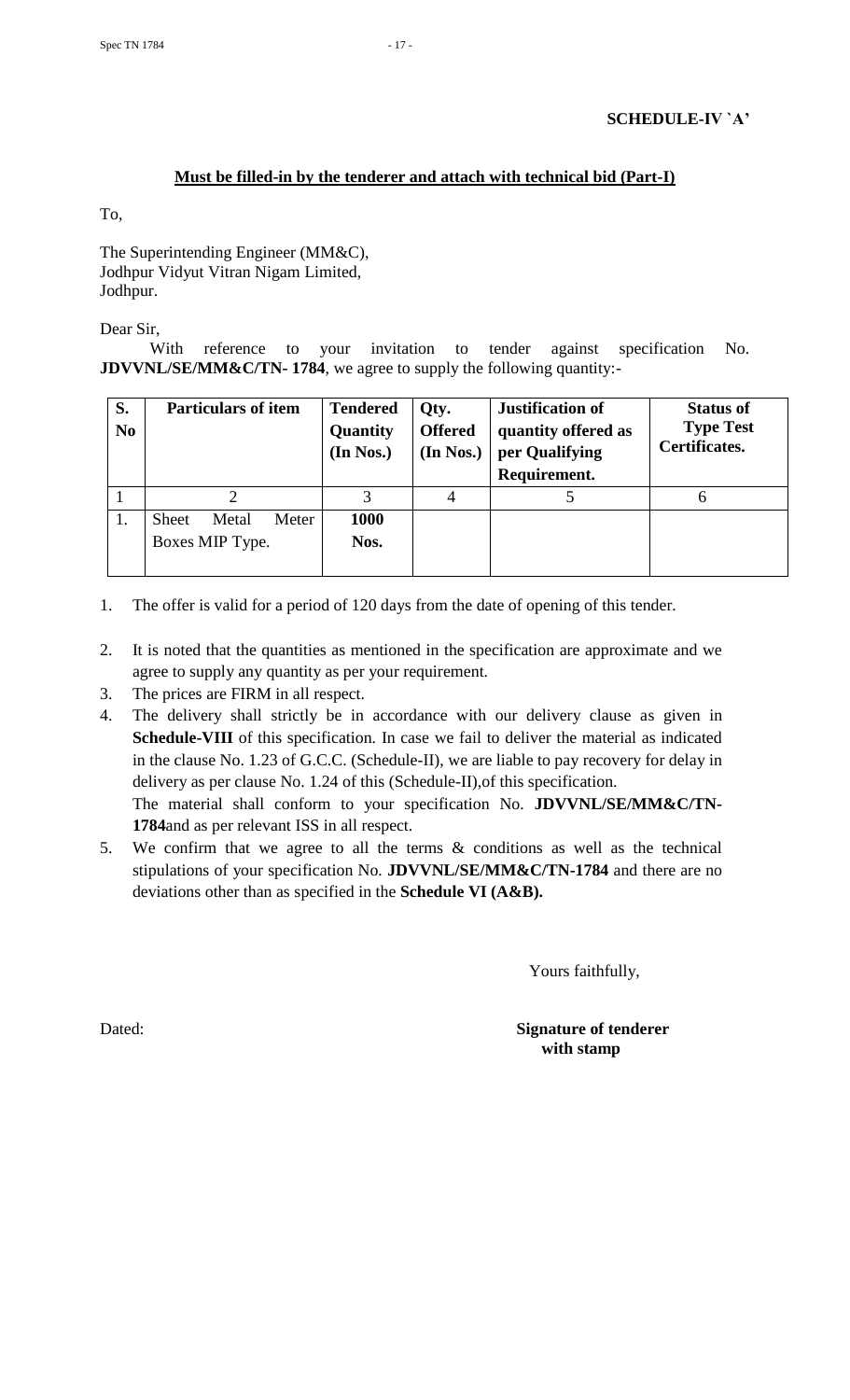# **JODHPUR VIDYUT VITRAN NIGAM LIMITED**

# **A Govt. of Rajasthan Undertaking**

Statement of guaranteed technical particulars and other performance data for supply of ……………………………………….. (Name of material) against specification no..………………………..

S.No. Particulars of technical & other performance data guaranteed.

Certified that we agree to all the aforesaid technical particulars and other performance data except following :-

| S.No. Particulars of technical & other | Reasons for           |
|----------------------------------------|-----------------------|
| Performance data                       | deviations/departure. |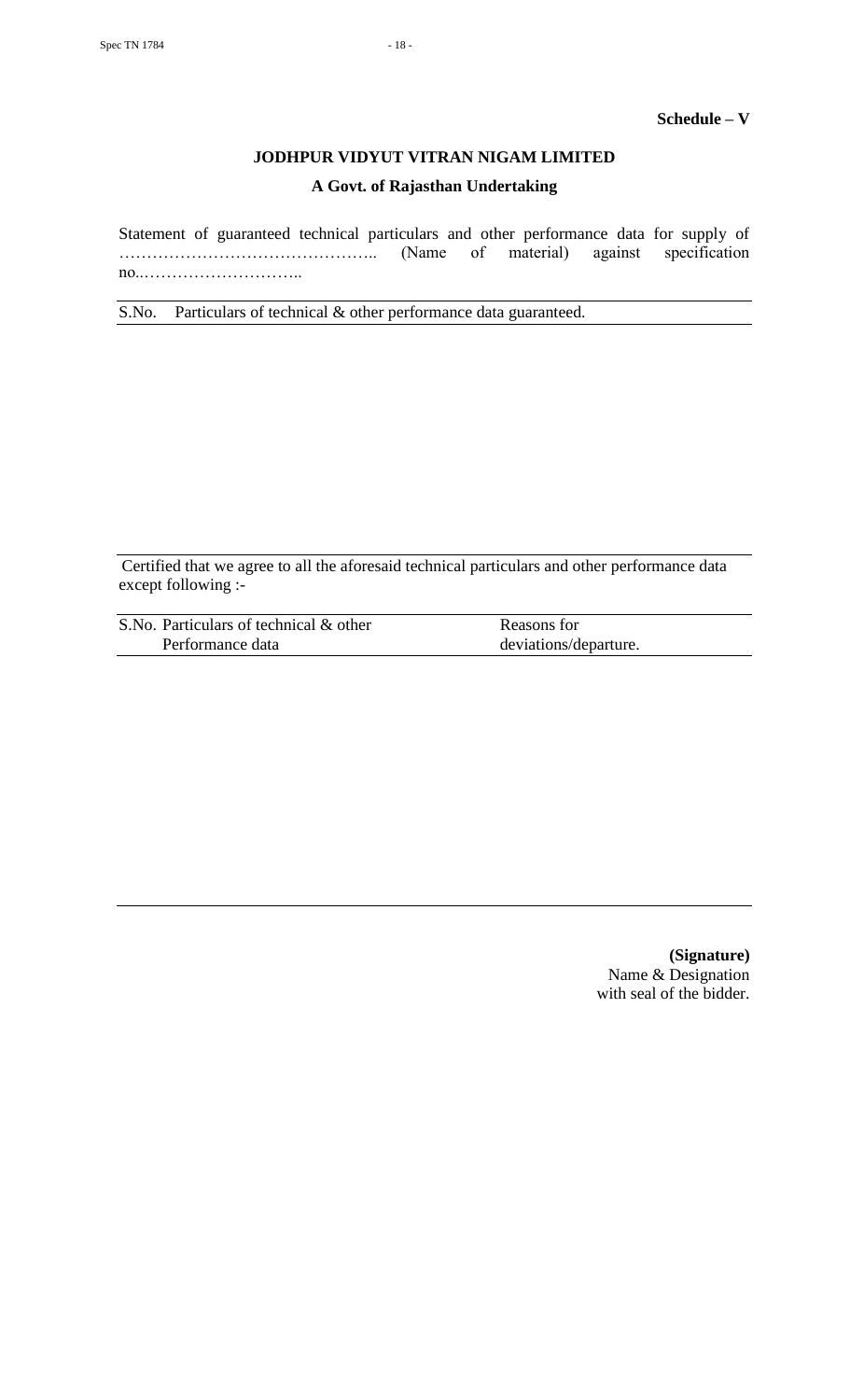| S. No.        | Particulars                                             |                                 |
|---------------|---------------------------------------------------------|---------------------------------|
| 1(a)          | Name & address of / firm / bidder.                      |                                 |
| b)            | Work's complete address of manufacture and<br>GST No.   |                                 |
| 2             | Dimensions of Box in mm                                 |                                 |
| 3             | Thickness of M.S.Sheet in mm                            |                                 |
| a)            | For three sides, top $&$ door                           |                                 |
| b)            | For bottom.                                             |                                 |
| 4             | Dimensions of Bakelite/ Acrylic sheet in mm.            |                                 |
| a)            | Sheet for mounting meter.                               |                                 |
| b)            | Sheet for cleats                                        |                                 |
| 5             | Window/window door details :                            |                                 |
| a)            | Inner dimension of window                               |                                 |
| b)            | Wndow door dimension.                                   |                                 |
| $\mathbf{c})$ | Viewing window dimension.                               |                                 |
| d)            | Toughened/triplex glass                                 |                                 |
| $\epsilon$ )  | Metal frame for fixing acrylic Sheet                    |                                 |
| $\mathbf{i}$  | Inner dimensions.                                       |                                 |
| $\rm ii)$     | Outer dimensions.                                       |                                 |
| 6             | Dimensions of sealing/earthing bolts in mm.             |                                 |
| a)            | Door sealing bolts.                                     |                                 |
| $\mathbf{b}$  | Earthing bolts.                                         |                                 |
| 7             | Approximate weight of complete Box in Kgs.              |                                 |
| 8             | Details of painting.                                    |                                 |
| 9             | Shade No. of colour/paint.                              |                                 |
| 10            | Tolerance in fabrication :                              |                                 |
| a)            | In overall dimension.                                   |                                 |
| b)            | Rolling tolerance.                                      |                                 |
| 11            | Dimensions of fixing brackets As per drawings<br>in mm. |                                 |
|               |                                                         | <b>JdVVNL</b>                   |
|               |                                                         | Trade mark of manufacturer      |
| 12            | Embossing details.                                      | TN-1784                         |
|               |                                                         | Sign of danger<br>MIP meter box |
| 13            | Dimensions of felt lining to make box dust<br>proof.    |                                 |
| 14            | Details of Bus bar cleats                               |                                 |
| 15            | Details of drawing                                      |                                 |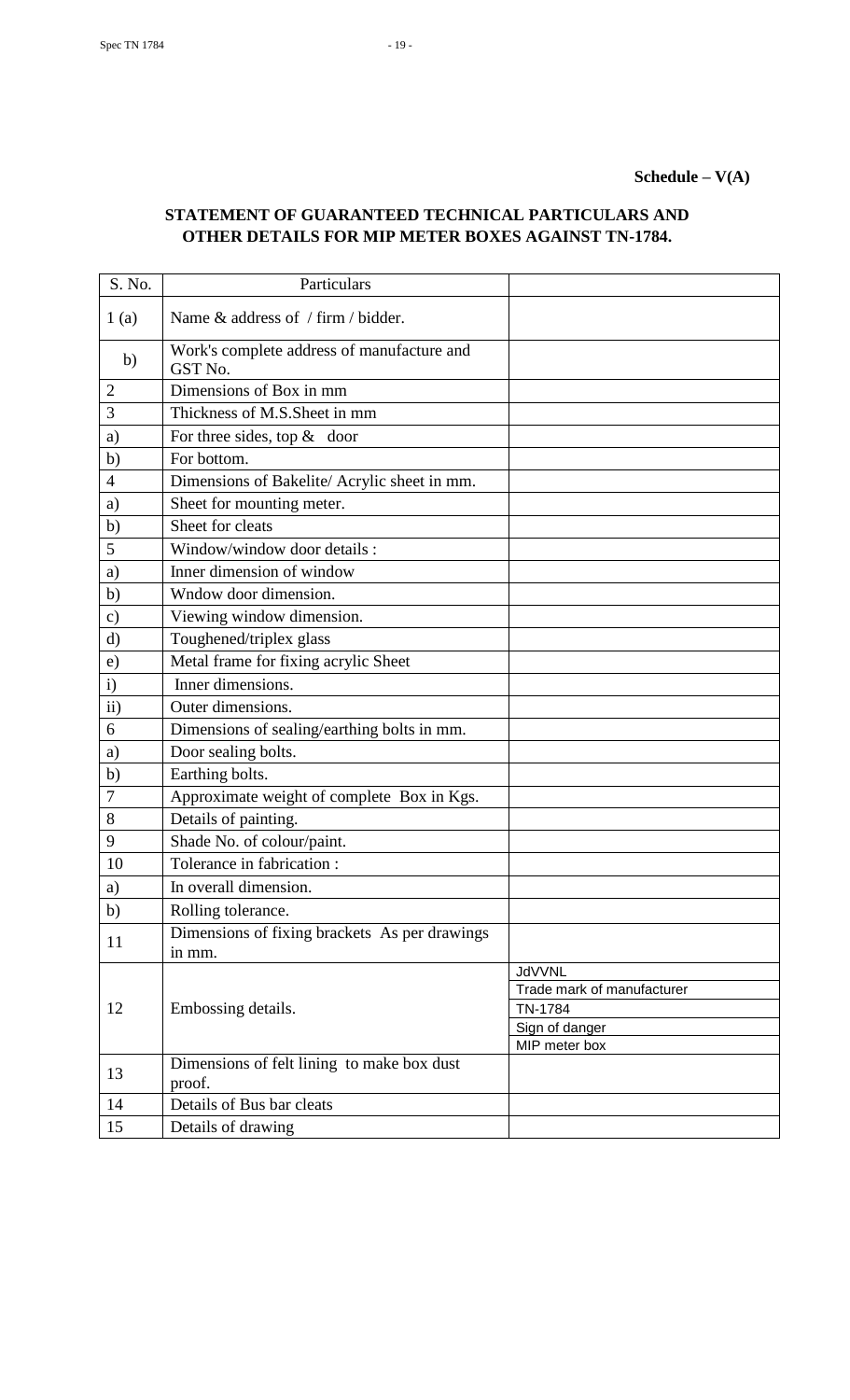**Schedule – VI (A)**

# **JODHPUR VIDYUT VITRAN NIGAM LIMITED A Govt. of Rajasthan Undertaking DEPARTURE/DEVIATION FROM TECHNICAL SPECIFICATION**

The bidder shall state under this schedule the departure from the Purchaser's specification in respect of technical is as under:-

S.No. Main Deviations from Technical Specification.

Certified that we agree to all the technical specification of the NIT except for the deviation to the extent indicated above.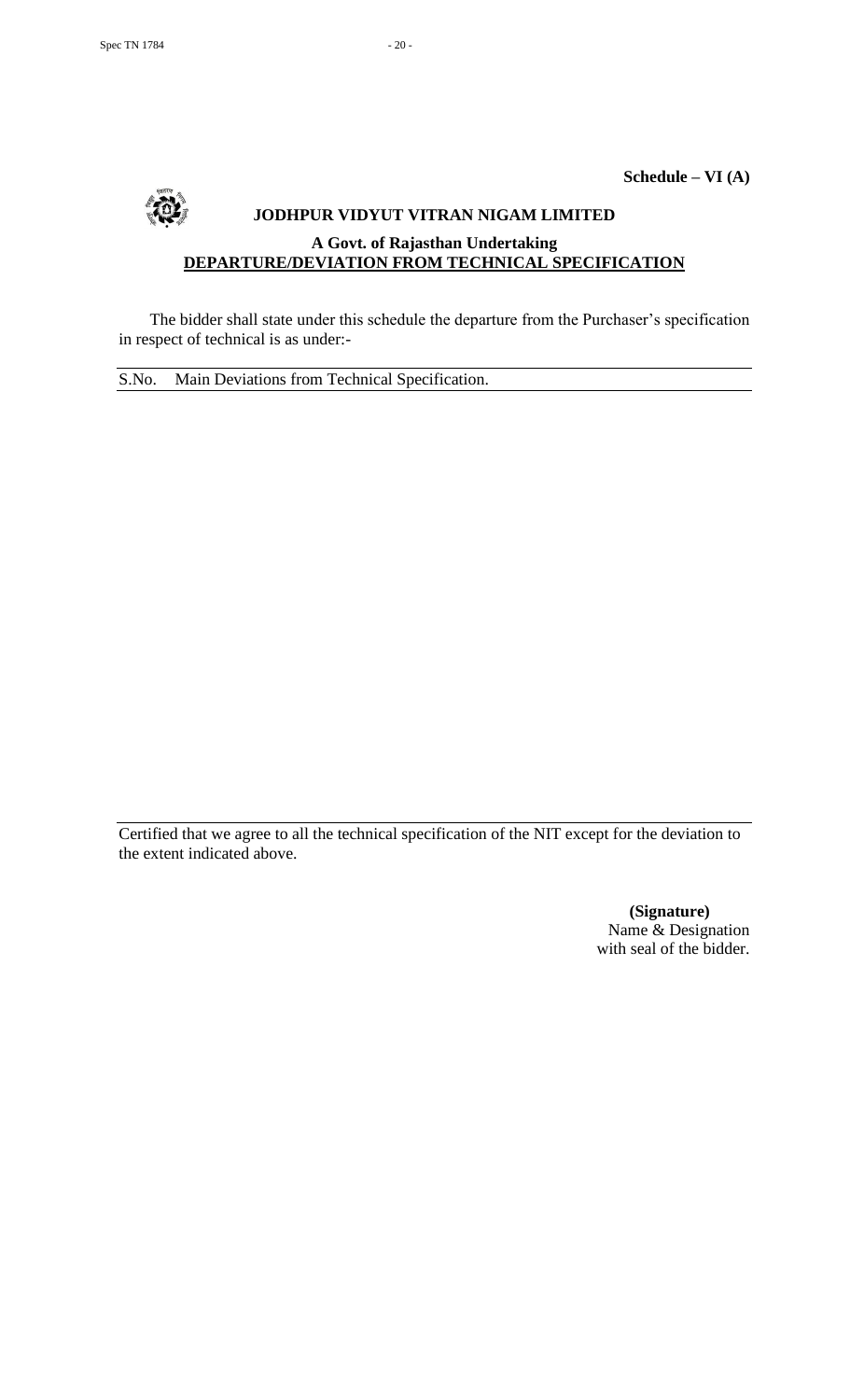

# **JODHPUR VIDYUT VITRAN NIGAM LIMITED**

# **A Govt. of Rajasthan Undertaking DEPARTURE FROM COMMERCIAL TERMS & CONDITIONS OF THE SPECIFICATION**

The bidder shall state under this schedule the departure from the Purchaser's specification in respect of Commercial terms &conditions:-

S.No. Main Deviations from Specification.

Certified that we agree to all the commercial terms & conditions as laid down in General Conditions of Contract to the specification except for the deviation to the extent indicated above.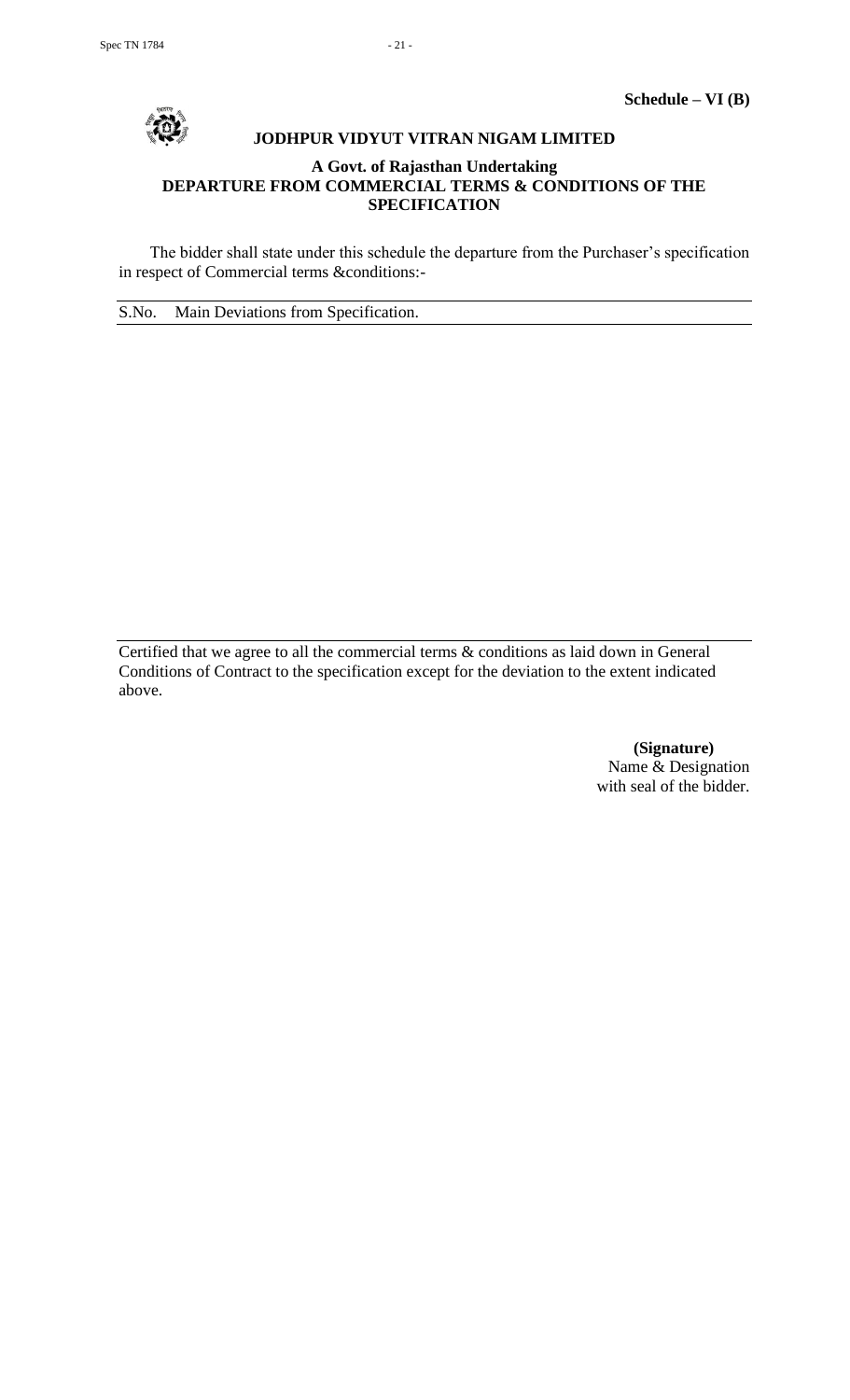

# **JODHPUR VIDYUT VITRAN NIGAM LIMITED A Govt. of Rajasthan Undertaking LIST OF PAST SUPPLIES**

The bidder shall state under this schedule whether material and equipments, similar to those offered in the tender have been previously supplied by him. A list shall be given of such orders executed by him together with information regarding the names of purchasing organizations, quantities supplied and when the supplies were effected. This list should be in form given below:-

|  | S. No. Detailed particulars Qty in |        | Order No. Name & details           | Date of |
|--|------------------------------------|--------|------------------------------------|---------|
|  | of items supplied Nos.             | & Date | of purchasing authority Completion |         |
|  |                                    |        |                                    |         |

| If executed partially | whether still  | Delivery      | Remarks |
|-----------------------|----------------|---------------|---------|
| to be mentioned       | to be executed | stipulated in |         |
| $(Qty.$ in Nos)       |                | order         |         |
|                       |                |               | I ()    |

**Note:** Separate schedules are to be furnished by the bidder for past supply to the **JVVNL/AVVNL/JdVVNL,** other State Electricity Boards and other Departments /Organisations.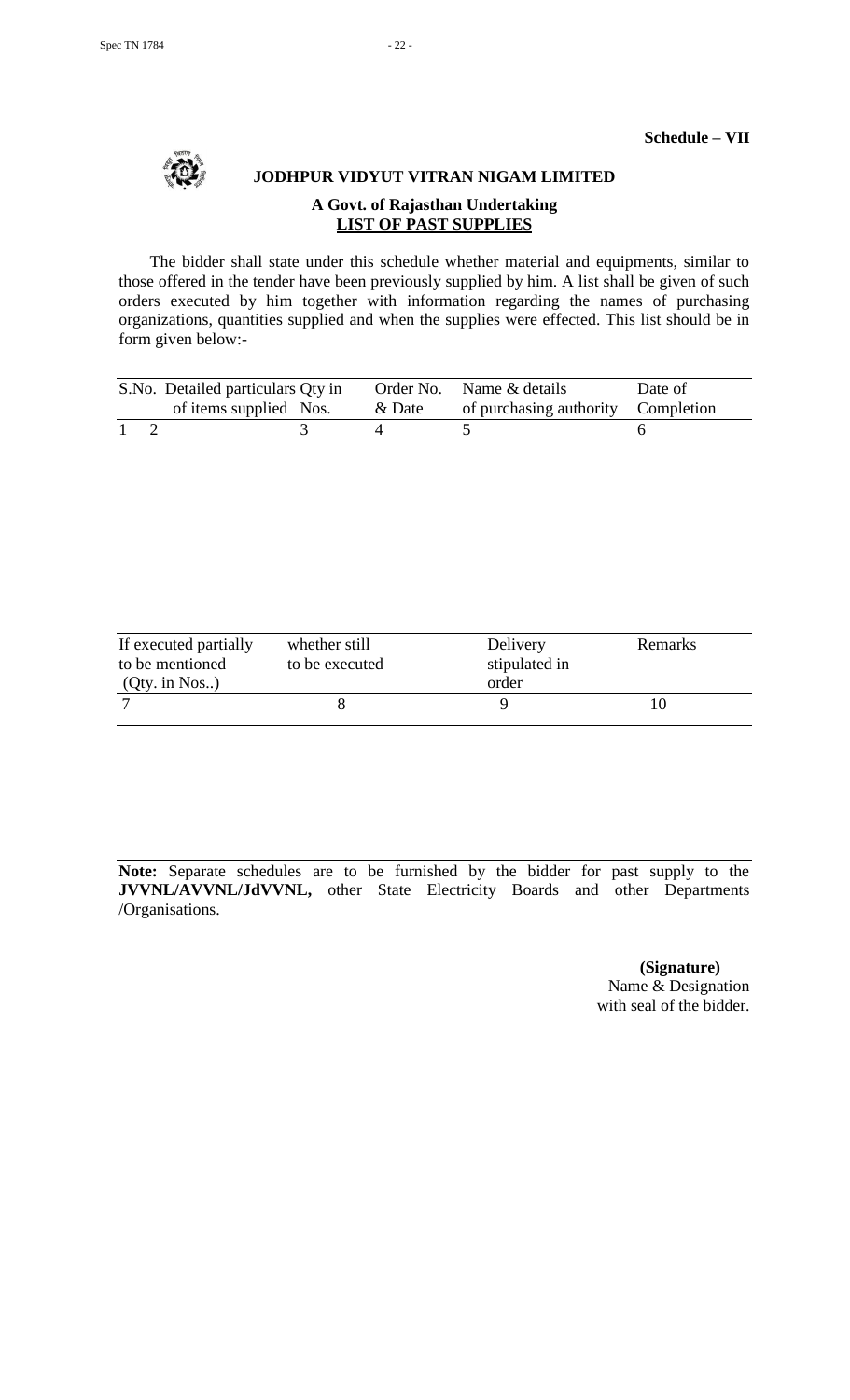#### **SCHEDULE-VIIA**

**TN-1784**

# **TO WHOMSOEVER IT MAY CONCERN**

This is to certify that M/s. \_\_\_\_\_\_\_\_\_\_\_\_\_\_\_\_\_\_\_\_\_\_\_\_\_\_\_\_\_\_\_\_\_\_\_(Complete with address) have manufactured and supplied the goods / equipments / material during the following financial year(s) to the Utilities / Government Departments / Discoms/ SEBs as detailed out below:

# **FOR THE LAST THREE FINANCIAL YEARS FROM THE DATE OF OPENING OF TECHNO-COMMERCIAL BID.**

| S        | Financial      | Detailed | Name and    | Order No. | Unit | Ordered  |       | Actual         |       | Rem  |
|----------|----------------|----------|-------------|-----------|------|----------|-------|----------------|-------|------|
| N        | year in        | Particul | particulars | & date    |      |          |       | Supplied up to |       | arks |
| $\Omega$ | which          | ars of   | οf          | against   |      | Quantity | Value | Quantity       | Value |      |
|          | material       | item(s)  | purchasing  | which     |      |          | (Rs)  |                | (Rs)  |      |
|          | supplied       | supplied | authority   | item(s)   |      |          |       |                |       |      |
|          |                |          |             | supplied  |      |          |       |                |       |      |
|          | $\overline{2}$ | 3        | 4           |           | 6    |          | 8     | 9              | 10    | 11   |
|          |                |          |             |           |      |          |       |                |       |      |
|          |                |          |             |           |      |          |       |                |       |      |
|          |                |          |             |           |      |          |       |                |       |      |

| Signature,              | Signature of   |
|-------------------------|----------------|
| Name & Designation      | Name:          |
| With Seal of the Bidder | Address:       |
| Date                    | Membersh       |
| Place                   | <b>UDIN NC</b> |
|                         |                |

Signature of C.A. Address: Membership No UDIN NO.

The above particulars are true and correct based on explanations, records and books of accounts produced before us. Further the above certificate issued on the request of the company

CA Firm (\_\_\_\_\_\_\_\_\_\_\_\_\_\_\_\_\_\_\_\_)

**Note:- The CA Certificate should be furnished on the letter head of CA and must be signed by the bidder and C.A. firm. The details i.e. address of C.A. & membership No. shall clearly be mentioned on C.A. certificate. In case C.A. certificate is not signed by the bidder/furnished without membership No. & address of C.A. then same may not be considered for which responsibility rests with the bidder.**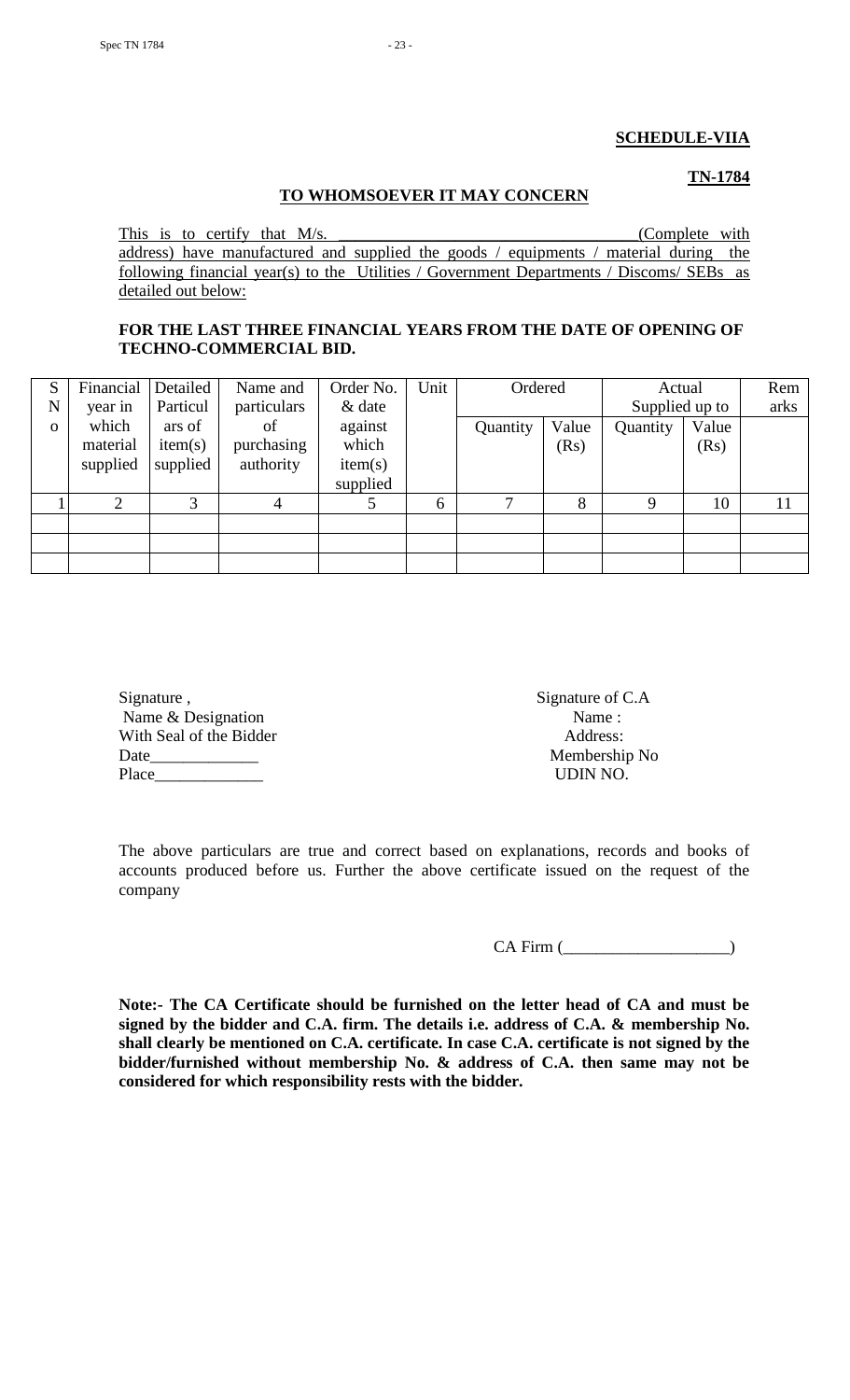# **UNDERTAKING FOR CA CERTIFICATE (TO BE FURNISHED ON NON-JUDICIAL STAMP WORTH Rs.100/- & DULY NOTARIZED)**

I/WE UNDERTAKE THAT THE CA CERTIFICATE SUBMITTED AS PER THE REQUIREMENT OF PRE-QUALIFICATION REQUIREMENTS, FOR ADJUDGING THE PAST SUPPLIES ,UNDER THE SUBJECT TENDER, TN-\_**\_\_\_\_\_\_\_\_\_\_\_** , IS CORRECT AND I, UNDERSIGNED WILL BE SOLELY RESPONSIBLE FOR ANY DEVAITION/ DISCREPANCY/ IN-CORRECT INFORMATION , IF EVER NOTICED IN THE CA CERTIFICATE.

FURHER, IN CASE, IF ANY DEVAITION/DISCREPANCY/IN-CORRECT INFORMATION IS NOTICED IN THE CA CERTIFICATE FURNISHED WITH THE BID, AT ANY STAGE DURING PROCESSING/ CURRENCY OF TENDER, DISCOM CAN TAKE THE ACTION AGAINST THE FIRM  $M/s$ 

RULES & REGULATIONS.

 **(SIGNATURE)** NAME & DESIGNATION WITH SEAL OF THE BIDDER

\_\_\_\_\_\_\_\_\_\_\_ \_\_\_\_\_\_\_\_\_\_\_\_\_\_\_\_\_\_\_\_\_\_\_\_\_\_\_\_\_\_\_\_\_\_\_\_\_\_\_\_\_\_\_\_\_\_\_\_\_\_\_\_AS PER THE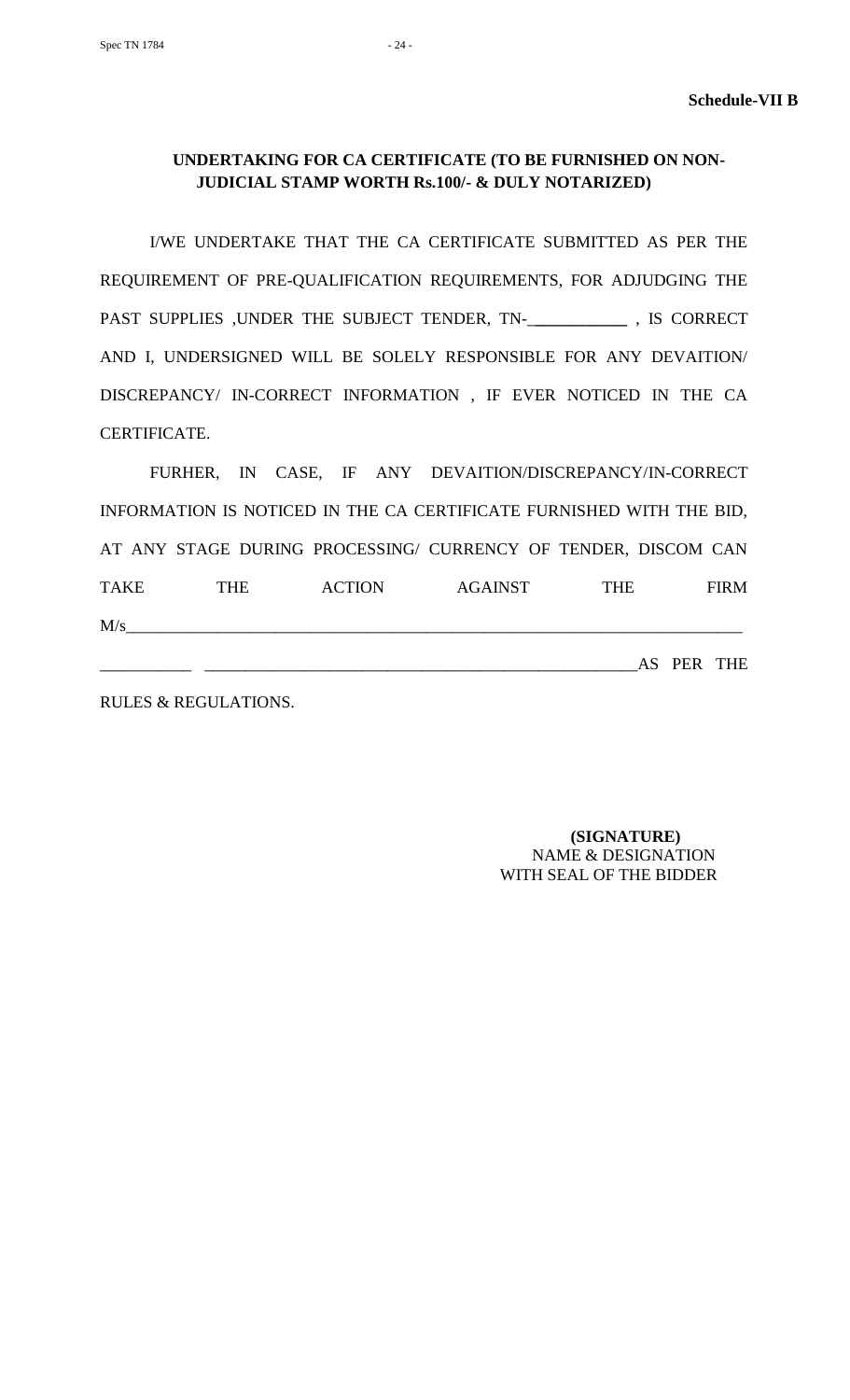# **JODHPUR VIDYUT VITRAN NIGAM LIMITED**

# **A Govt. of Rajasthan Undertaking** DELIVERY SCHEDULE

# **PART-A**

The delivery schedule of the material by the Purchase Officer is as mentioned hereunder:-

| S.No | <b>Particulars</b><br><b>of</b><br><b>Material</b> | <b>Commencement</b><br><b>Period</b>                                                           | Rate of supply per<br><b>Month</b>                 | Period for completion<br>of delivery of entire<br>material                                                                                                                                                                                                             |
|------|----------------------------------------------------|------------------------------------------------------------------------------------------------|----------------------------------------------------|------------------------------------------------------------------------------------------------------------------------------------------------------------------------------------------------------------------------------------------------------------------------|
| 1.   | <b>MIP</b> Meter<br><b>Boxes</b>                   | After 30 Days<br>from the date of<br>receipt of detailed<br>Purchase Order/<br>proto approval. | Nos.<br>per<br>month (to be quoted<br>by tenderer) | Completion in 2 equal<br>quarterly installments<br>period(including<br>period<br>commencement<br>for supply shall be 30<br>days from the date of<br>approval of sample).<br>Proto-type Sample to be<br>furnished within 30 days<br>from the date of purchase<br>order. |

# **PART-B**

In case bidder deviates from the delivery schedule mentioned by the purchaser in Part-A then the delivery schedule shall be indicated/mentioned by the bidder as under:-

| S.No | <b>Particulars of Material</b> |               | Commencement   Rate of supply | Period          | for  |
|------|--------------------------------|---------------|-------------------------------|-----------------|------|
|      |                                | Period<br>per | per Month                     | completion      | - of |
|      |                                | month         |                               | delivery        | of   |
|      |                                |               |                               | entire material |      |
|      |                                |               |                               |                 |      |
|      |                                |               |                               |                 |      |
|      |                                |               |                               |                 |      |
|      |                                |               |                               |                 |      |
|      |                                |               |                               |                 |      |

Note: 1. During the commencement period the process of model assembly and submission of B.O.M for approval shall be got completed.

2. During the commencement period the contractual formalities shall be got completed.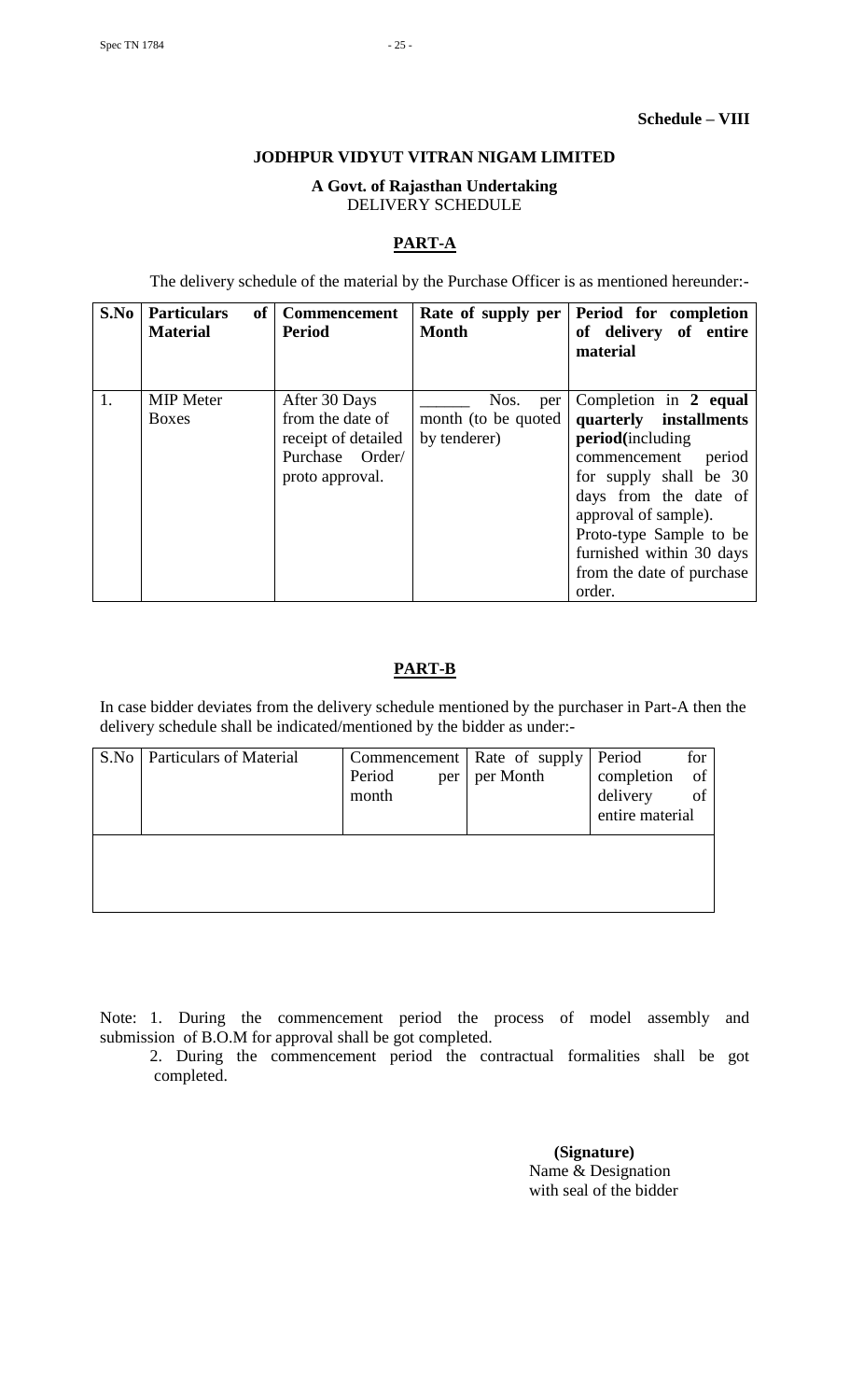# **JODHPUR VIDYUT VITRAN NIGAM LIMITED**

**A Govt. of Rajasthan Undertaking**

List of Equipments and Technical Hands Available with the Firm

(To be filled in by the bidders & enclosed with the bid)

Manufacturers and / or their authorized agents who are quoting against this bid are requested to furnish the following information along-with the bid. The Purchaser will have the discretion to ignore the bid without the under noted particulars and/or ignore the bid particulars.

| 1.        | Name and Address of Manufacturer (with landline, mobile &     |  |
|-----------|---------------------------------------------------------------|--|
|           | FAX No.)                                                      |  |
|           |                                                               |  |
| 2.        | Official email ID                                             |  |
| 3.        | <b>GSTIN</b>                                                  |  |
| 4.        | Whether firm is proprietorship/partnership/ Limited (Please   |  |
|           | give details and also enclose copy of memorandum of           |  |
|           | constitution of firm along with name of directors/            |  |
|           | partners/proprietor & their address.                          |  |
| 5.        | Place where works exist (indicate the name of the only one    |  |
|           | works from where you want to supply the offered material).    |  |
|           |                                                               |  |
| 6.        | Details of machinery particularly with B.H.P. of each item    |  |
|           | installed.                                                    |  |
| 7.        | Details of staff employed in the works                        |  |
| 8.        | Date when started the manufacturing of item under             |  |
|           | reference                                                     |  |
| 9.        | List of items manufactured.                                   |  |
| 10.       | Literature and drawings of items manufactured showing         |  |
|           | their description, size, design and other important technical |  |
|           | particulars                                                   |  |
| 11.       | Details of order so far, executed alongwith the names of      |  |
|           | organization to whom supplied.                                |  |
| 12.       | Manufacturing capacity.                                       |  |
| 13.       | Is the workshop open for inspection by the representative of  |  |
|           | the board, if required?                                       |  |
| 14.       | Statement of financial resources and Banking Reference        |  |
|           | along with Balance-Sheet for previous two years               |  |
| 15.       | Testing facilities available for the manufactured articles in |  |
|           | the testing laboratory of works.                              |  |
| 16.       | Whether the Firm is a small/medium/large scale industry.      |  |
| 17.       | Registration No. with :-                                      |  |
| $\bullet$ | i. Small Scale, National/State.                               |  |
|           | ii) DGTD                                                      |  |
|           | iii) State Industries Department                              |  |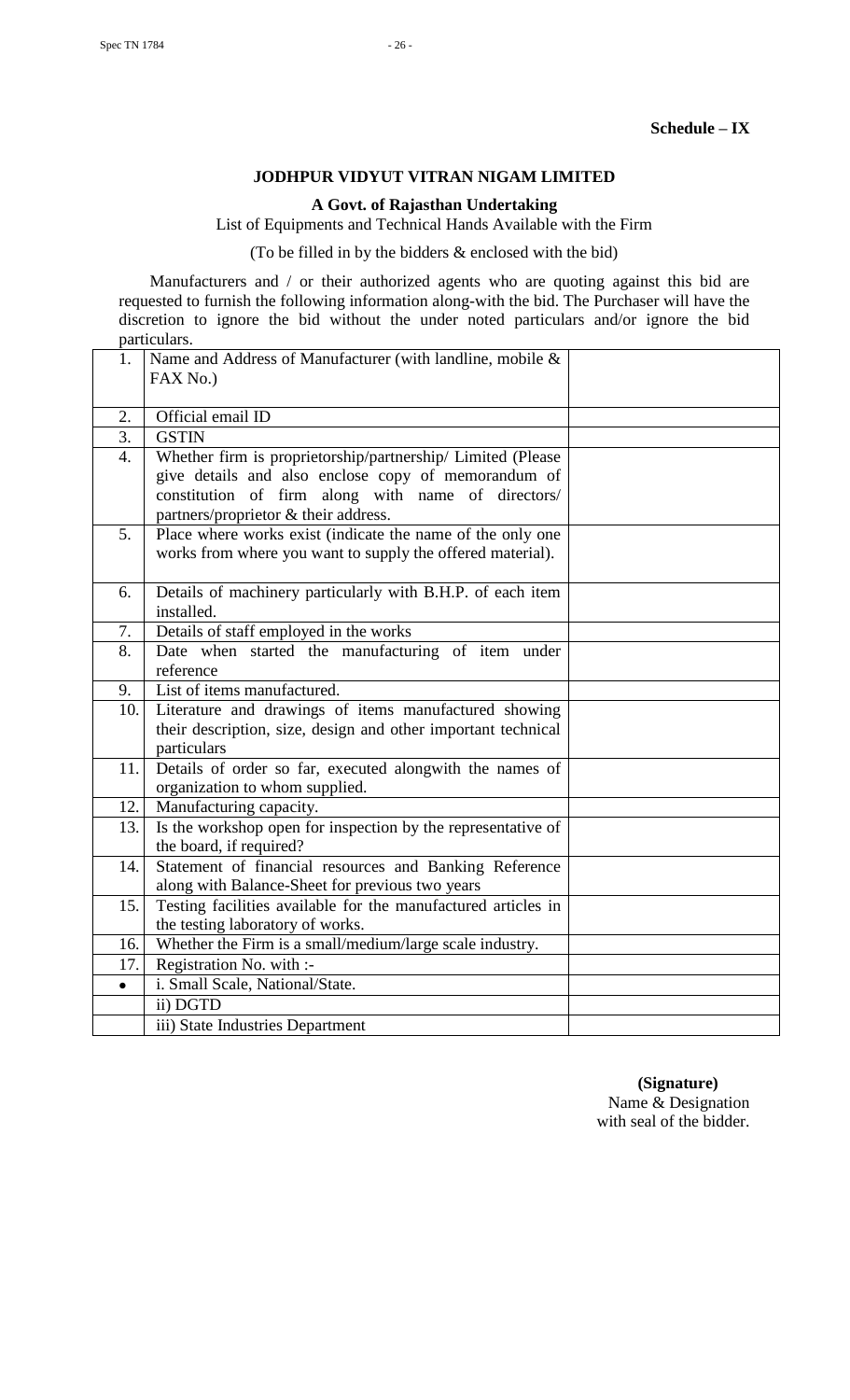#### **GENERAL PARTICULARS ABOUT THE TENDER IN BRIEF**

#### **JODHPUR VIDYUT VITRAN NIGAM LIMITED ( MATERIAL MANAGEMENT ) NEW POWER HOUSE, INDUSTRIAL AREA JODHPUR-342003**

#### **TELEPHONE: - 0291-2651376 FAX: -** 0291-2746539

# **SPECIFICATION FOR SUPPLY OF MIP METER BOX UNDERSPECIFICATION NO.JdVVNL/SE/MM&C/TN-1784.**

| A.        | NIT No.                          | TN-1784                                                                                                                                         |
|-----------|----------------------------------|-------------------------------------------------------------------------------------------------------------------------------------------------|
| <b>B.</b> | Last date for receipt of tenders | 11.05.2022 upto 12:00 PM                                                                                                                        |
| C.        | Date $&$ time of tender opening  | 11.05.2022 at 3:00 PM                                                                                                                           |
| D.        | Cost of Specification            | Rs. 2,950.00 (Two Thousand Nine Hundred & Fifty<br>only)<br>For MSME of Rajasthan: Rs. 1,475 (One Thousand<br>Four Hundred & Seventy Five only) |
| Е.        | Processing of RISL               | Rs. 1,000.00 per set (One Thousand only)                                                                                                        |
| F.        | Bid security                     | General Bidder: Rs.97960.00<br>Sick Unit of Rajasthan: Rs. 48980.00<br>SSI unit of Rajasthan: Rs. 24,490.00*                                    |
| G.        | Validity                         | 120 days from the next date of opening of techno-<br>commercial bid.                                                                            |

**\*In case SSI unit of Rajasthan quotes the less than the tendered quantity , then they are required to furnish Bid security @ 0.5% of the value of the quantity offered by them, failing which bid shall be considered nonresponsive.**

**The micro , small & Medium Scale Industries of Rajasthan and sick Industries , other than Small Scale Industries , whose cases are pending before the Board of Industrial and Financial Reconstruction (BIFR) shall furnish self attestdocumentary evidence duly attested by notary to claim the above.**

#### **VERY VERY IMPORTANT**

- The bids not accompanied with qualification requirement, technical requirement indicated in the specification and other requirement given here under will be considered as incomplete offer and sufficient grounds for offer to be passed over:
	- 1. Capacity, capability and competency proofing documents.
		- a. Capacity /orders of similar and higher rating of tendered equipment booked as on date of biding with type and rating and construction details of equipment for which order received be indicated.
		- b. Copy of purchase orders of Erstwhile RSEB /SEB`S / Electric Utilities / Govt.
	- 2. Departments / Discom for similar or higher rating equipment latest executed.
	- 3. Year wise past experience for last 5 years of similar or higher rating of tendered equipment.
	- 4. The details of testing facilities available at the works and copies of latest type test certificates, carried out on similar ITEM.
	- 5. Quality assurance plan.
	- 6. Complete guaranteed technical particulars, out lines and general arrangement drawings along with Bill of Material.
	- 7. Bids without Section-I, II, III & Schedules (I to X) shall be rejected.
	- 8. Bids shall be furnished **through online**.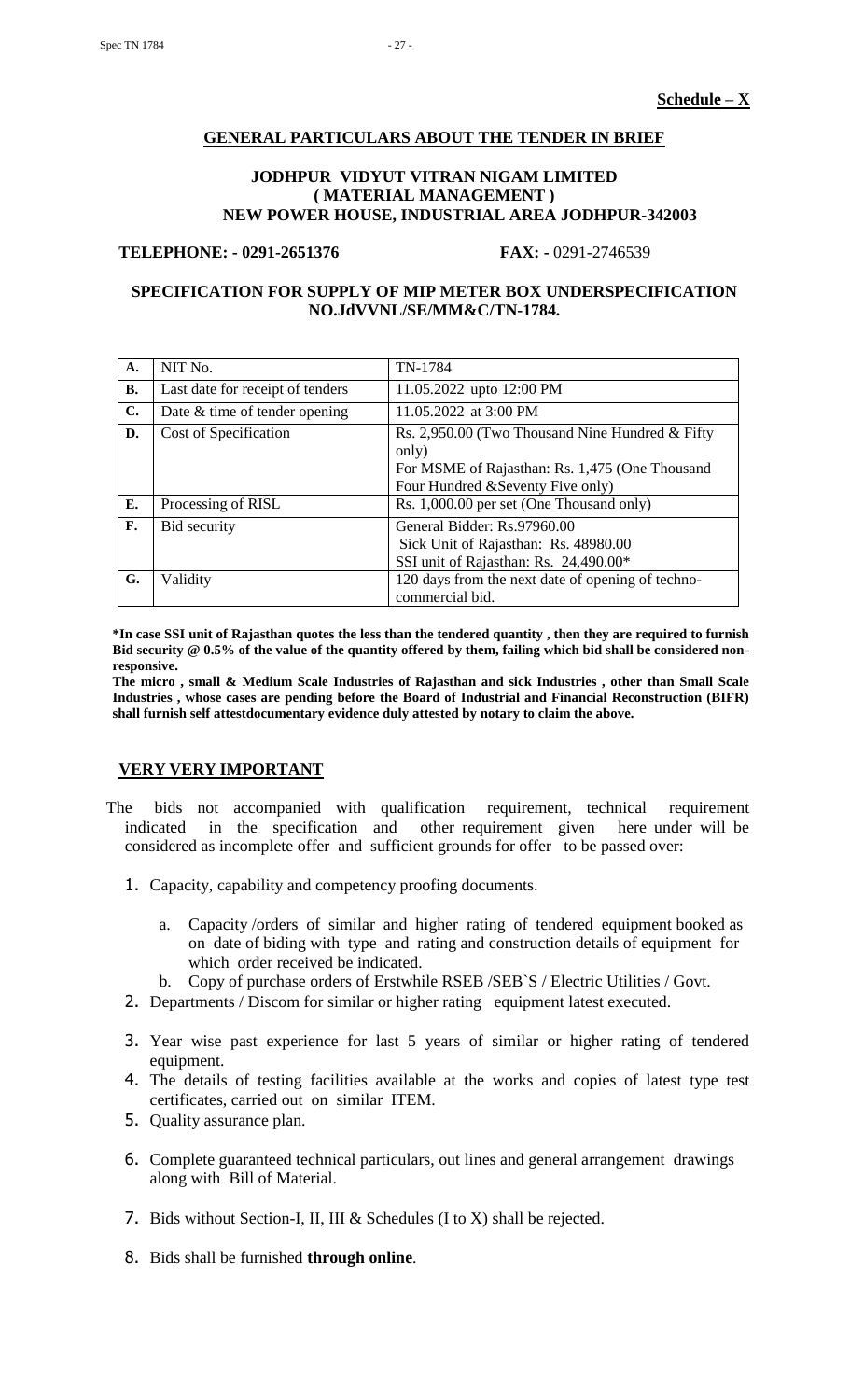- 9. JdVVNL has the right to reject any offer on the basis of track record of poor performance in execution of previous order / equipment supplied /after sales service while evaluating the Techno-Commercial bid.
- 10.JdVVNL reserves the right to accept minor deviations in standard terms and conditions and also in technical and constructional features as specified in the technical specification **(Schedule-III).**
- 11. Deviation of any kind shall not be quoted in price bid, if found quoted, the same shall be ignored.
- 12.The following facilities are to be provided by the supplier at his own cost to the inspecting officer of Nigam (JdVVNL):-
- i. Suitable accommodation.
- ii. Local conveyance between arrival point, place of stay, works and departure point.
- iii. The supplier shall assist in arranging return ticket and reservation on the request of the inspecting officer for which the payment shall be made by the inspecting officer. In case of joint inspection, single or shared double room accommodation shall be provided **-------------------**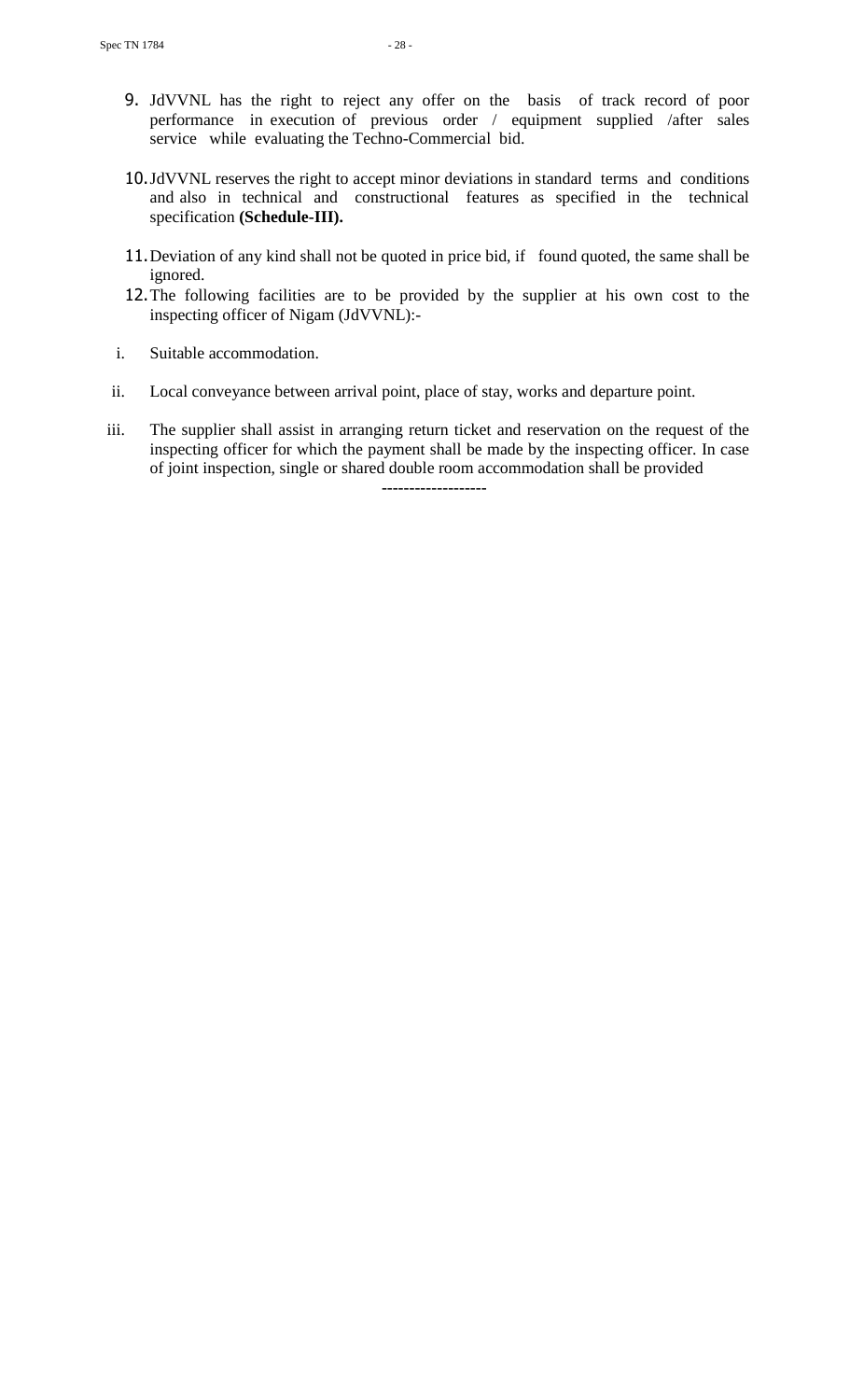# **Schedule-XI**

#### **(TO BE FURNISHED ON NON-JUDICIAL STAMP WORTH Rs.100/- & DULY NOTARIZED)**

# **FORMAT OF AFFIDAVIT**

|                                                                       |    | $S/\sigma$                                          |                                             |  | Aged |  | Yrs. |                             |                |    |
|-----------------------------------------------------------------------|----|-----------------------------------------------------|---------------------------------------------|--|------|--|------|-----------------------------|----------------|----|
| Residing                                                              | at |                                                     |                                             |  |      |  |      | Proprietor/Partner/Director |                | of |
| M/s                                                                   |    |                                                     | do hereby solemnly affirm and declare that: |  |      |  |      |                             |                |    |
| (a) My/Our above noted enterprise $M/s$                               |    |                                                     |                                             |  |      |  |      | has                         | issued<br>been |    |
| acknowledgement of Entrepreneurial Memorandum Part II by the District |    |                                                     |                                             |  |      |  |      |                             | Industries     |    |
| Centre                                                                |    |                                                     |                                             |  |      |  |      |                             | dated          |    |
|                                                                       |    | and has been issued manufacture of following items: |                                             |  |      |  |      |                             |                |    |

Name of Items Production Capacity (Yearly) (i) (ii) (iii) (iv) (v)

(b) My/Our above noted acknowledgement of Entrepreneurial Memorandum Part-II has not been cancelled or withdrawn by the Industries Department and that the enterprise is regularly manufacturing the above items.

(c) My/Our enterprise is having all the requisite plant and machinery and is fully equipped to manufacture the above noted items.

(d) The present status of the firm is as per acknowledgment of Entrepreneurial Memorandum Part-II issued on the date of District Industries Center, \_

Place\_

Signature of Proprietor/Director Authorized Signatory With Rubber Stamp and date

**VERIFICATION**

|                                                                                                            | S/O         | Aged     |                                                               | Years residing at |     |
|------------------------------------------------------------------------------------------------------------|-------------|----------|---------------------------------------------------------------|-------------------|-----|
|                                                                                                            | Proprietor/ | Partner/ | Director                                                      | of                | M/s |
|                                                                                                            |             |          | verify and confirm that the contents at $(a)$ , $(b)$ , $(c)$ |                   |     |
| $\&$ (d) above are true and correct to the best of my knowledge and nothing has been concealed therein. So |             |          |                                                               |                   |     |

& (d) above are true and correct to the best of my knowledge and nothing has been concealed therein. So, help me God.

**DEPONENT**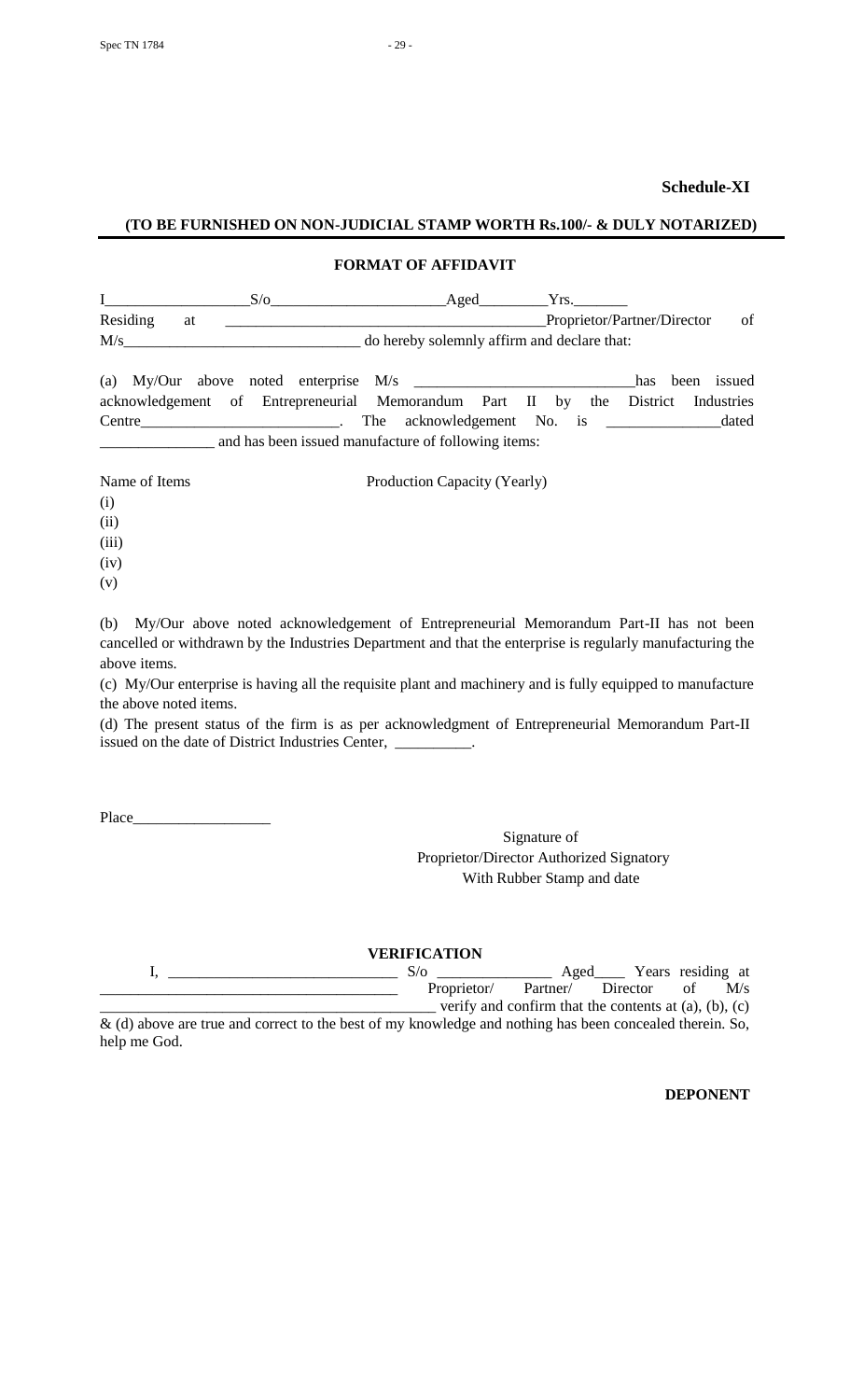# **GENERAL Amendments in GCC & ITB**

**1) Wherever EMD and Security Bank Guarantee (SBG), are appearing in the ITB, GCC & other Bidding Documents, same is hereby replaced by BID SECURITY as under:-**

#### **BID SECURITY**

Bid security shall be 2% **of the estimated value of subject matter of procurement put to bid.** In case of Small Scale Industries of Rajasthan it shall be 0.5% of the **quantity offered** for supply and in case of sick industries, other than Small Scale Industries, whose cases are pending with Board of Industrial and Financial Reconstruction, it shall be 1% of the value of bid. Every bidder, if not exempted, participating in the procurement process shall be required to furnish the bid security as specified in the notice inviting bids.

# **In case SSI unit of Rajasthan quotes the less than the tendered quantity, then they are required to furnish Bid Security @ 0.5% of the value of the quantity offered by them, failing which bid shall be considered non-responsive.**

The Bid Security amount (as applicable) to be paid by Demand Draft/Banker"s Cheque in favour of SR. AO (CASH & CPC), JDVVNL, Jodhpur (payable at Jodhpur) 342003 **upto 4.00 p.m. upto one WORKING day prior to schedule date of opening** of respective bid or Bank Guarantee, in specified format, of a scheduled bank in favour of Superintending Engineer (MM&C), JDVVNL, Jodhpur, be deposited to the Sr.Accounts Officer (MM&C), JDVVNL, New Power House, Industrial Area,Jodhpur-342003 **upto 4.00 p.m. upto one WORKING day prior to schedule date of opening** of respective bid and obtain a receipt/acknowledgement thereof. No other mode of deposit shall be accepted. At the time of depositing the Bid Security amount or Bank Guarantee, the bidder shall also furnish self attested and duly attested by Notary, the documentary evidence of SSI unit of Rajasthan or of sick unit (as applicable) along with affidavit as per schedule XI on Non-Judicial Stamp of Rs. 100/-.

The Bank Guarantee against Bid Security be issued by Nationalized / Scheduled Bank. The same may be accepted after confirmation byissuing Bank. If any Bid Security Bank Guarantee not is proper format / not confirmed by the issuing Bank the same would not be accepted and the bidder would be immediately shorted out from bid process.

The Micro, Small & Medium Scale Industries of Rajasthan and sick industries, other than Small Scale Industries, whose cases are pending before the Board of Industrial and Financial Reconstruction (BIFR) shall furnish self-attested documentary evidence duly attested by Notary to claim the above.

# **2) Wherever Performance Bank Guarantee (PBG) and Composite Bank Guarantee (CBG) are appearing in the ITB, GCC & other Bidding Documents, same are hereby replaced by PERFORMANCE SECURITY as under:-**

# **PERFORMANCE SECURITY:**

- (i) Performance security shall be solicited from all successful bidders except the department's of the State Government and undertakings, corporations, autonomous bodies, registered societies, co-operative societies which are owned or controlled or managed by the State Government and undertakings of the Central Government. However, a performance security declaration shall be taken from them. The State Government may relax the provision of performance security in particular procurement or any class of procurement.
- (ii) The amount of performance security shall be **five percent** of the amount of supply order in case of procurement of goods and services and **ten percent** of the amount of work order in case of procurement of works. In case of **Micro, small and Medium scale Industries** of Rajasthan it shall be **one percent** of the amount of quantity ordered for supply of goods and in case of sick industries, other than Small Scale Industries, whose cases are pending before the Board of Industrial and Financial Reconstruction (BIFR), it shall be **two percent** of the amount of supply order.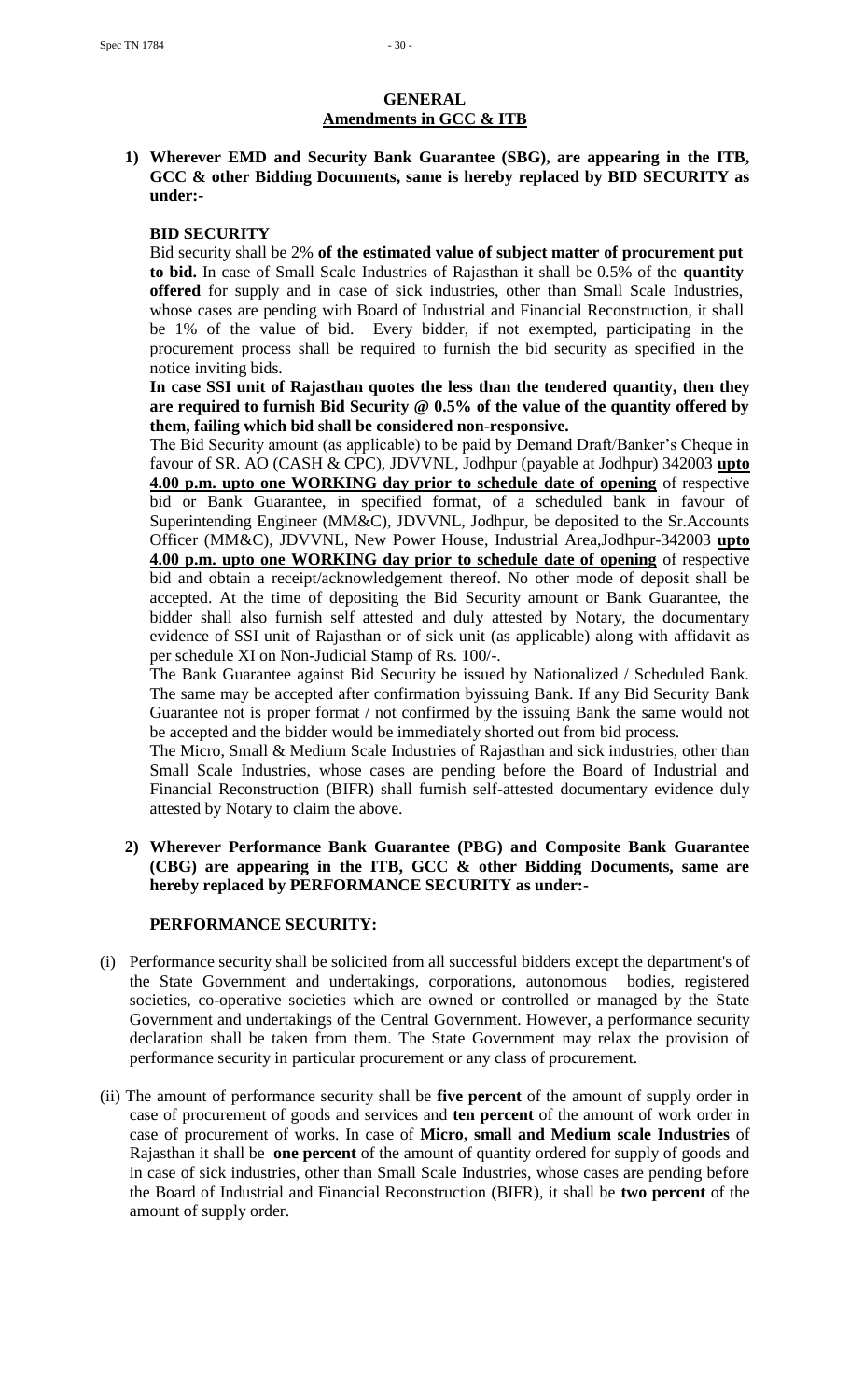# **3) VENDOR REGISTERATION:**

**Therelaxation/exemption given to the registered vendors of the Nigam in respect of EMD/SBG, wherever appearing in the ITB, GCC & other Bidding documents, are hereby WITHDRAWN.**

**4) The indirect taxes i.e. Excise Duty, Service Tax, VAT/CST, Entry Tax etc. mentioned in G.C.C., may now be read as G.S.T.**

#### **5) Due Date of payment:**

Payment shall be due and payable by the purchaser in accordance with the provision of the contract within a reasonable period from the date of receipt of each invoice by the contractor / supplier duly supported by a certificate of the Engineer. The purchaser will take all possible effort to make payment to the contractor / supplier generally on  $45<sup>th</sup>$  day after receipt of duly verified challans / receipts / bill in the office of paying authority {Sr. Accounts Officer (Cash & CPC) Jodhpur Discom, Jodhpur / Concerned Circle Accounts Officer} and completion of contractual formalities. But in case of delay in payment the purchaser shall not be liable to pay any interest on the outstanding amount to the contractor / supplier.

**6)**The GST will be charge extra at the prevailing rate on all the settlement fees as applicable and amended time to time.

#### **7) APPEAL**:

i. If any Bidder or prospective bidder is aggrieved that any decision, action or omission of the procuring entity is in contravention to the provisions of this Act or the rules or guidelines issued there under, he may file 1st & 2nd appeal under section 38 of RTPP Act-2012 to the following appeal authorities **within a period of ten days from the date of such decision or action, omission, as the case may be, clearly giving the specific ground or grounds on which he feels aggrieved:** 

| Sr.No | Type of Appeal | Name & Designation of appellate authority  |
|-------|----------------|--------------------------------------------|
|       | First appeal   | Chairman, Discoms                          |
|       |                |                                            |
|       | Second appeal  | Energy Department, Government of Rajasthan |

ii) The form of appeal shall be as per Rule 83 of RTPP Rules, 2013 and memorandum of appeal shall be filled as per form-1 as prescribed under RTPP Rules, 2013.

Fee for appeal: - Subject to rule 84 of the RTTP Rule 2013 the fee shall be as under: a. For First Appeal:- Rs. 2,500/- (Rupees Two Thousand Five Hundred Only)+GST.

b. For Second Appeal:- Rs. 10,000/- (Rupees Ten Thousand Only)+GST.

iii) It is further intimated that the fee shall be paid in the form of Demand Draft of Bankers Cheque of a Scheduled Bank payable in the name of Sr. Accounts Officer (Cash & CPC), JdVVNL, Jodhpur.

iv) Provided that after the declaration of a Bidder as successful the appeal may be filed only by a Bidder who has participated in procurement proceedings:

v) Provided further that in case a Procuring Entity evaluates the Technical Bids before the opening of the Financial Bids, an appeal related to the matter of Financial Bids may be filed only by a Bidder whose Technical Bid is found to be acceptable.

vi) The officer to whom an appeal is filed under para (1) shall deal with the appeal as expeditiously as possible and shall endeavour to dispose it of within thirty days from the date of the appeal.

vii) If the officer designated under para (1) fails to dispose of the appeal filed within the period specified in para (2), or if the Bidder or prospective bidder or the Procuring Entity is aggrieved by the order passed by the First Appellate Authority, the Bidder or prospective bidder or the Procuring Entity, as the case may be, may file a second appeal to Second Appellate Authority specified in the Bidding Document in this behalf within fifteen days from the expiry of the period specified in para (2) or of the date of receipt of the order passed by the First Appellate Authority, as the case may be.

**8)**The bidders should be qualified, not be insolvent, not be in receivership, not be bankrupt or being wound up, should not have affairs administered by a court or a judicial officers, should not have business activities suspended, should not be blacklisted or debarred by any utility/ government agency, should not have a conflict of interest. For this bidder is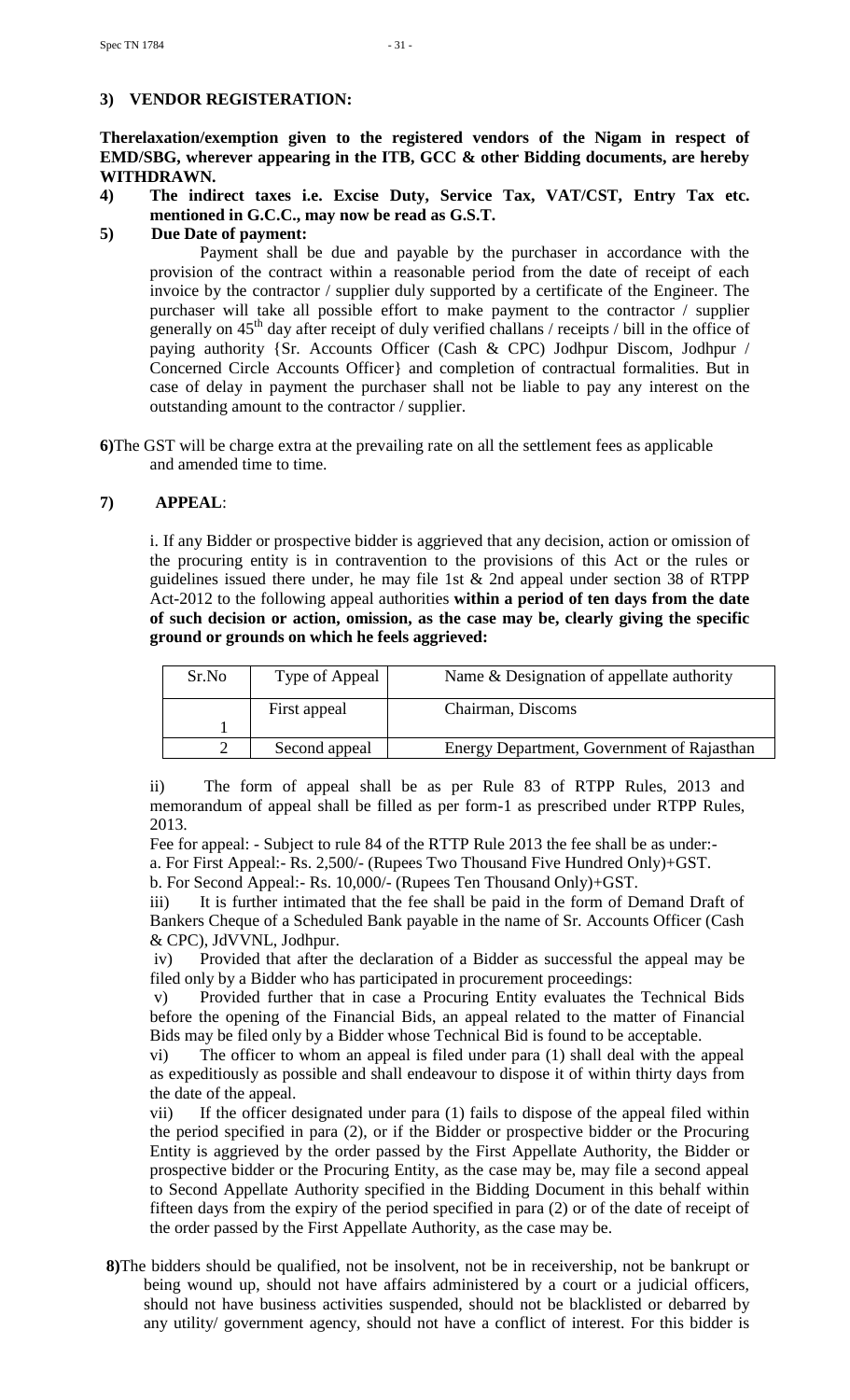required to furnish a Declaration as per Appendix-B, on Rajasthan Non-Judicial Stamp Paper of Rs. 100/ (excluding surcharge on Stamp Paper, as per rules)."

**9)**In case the terms & conditions mentioned in PO, ITB & GCC are modified/differ from RTPP Act, then RTPP Act shall supersede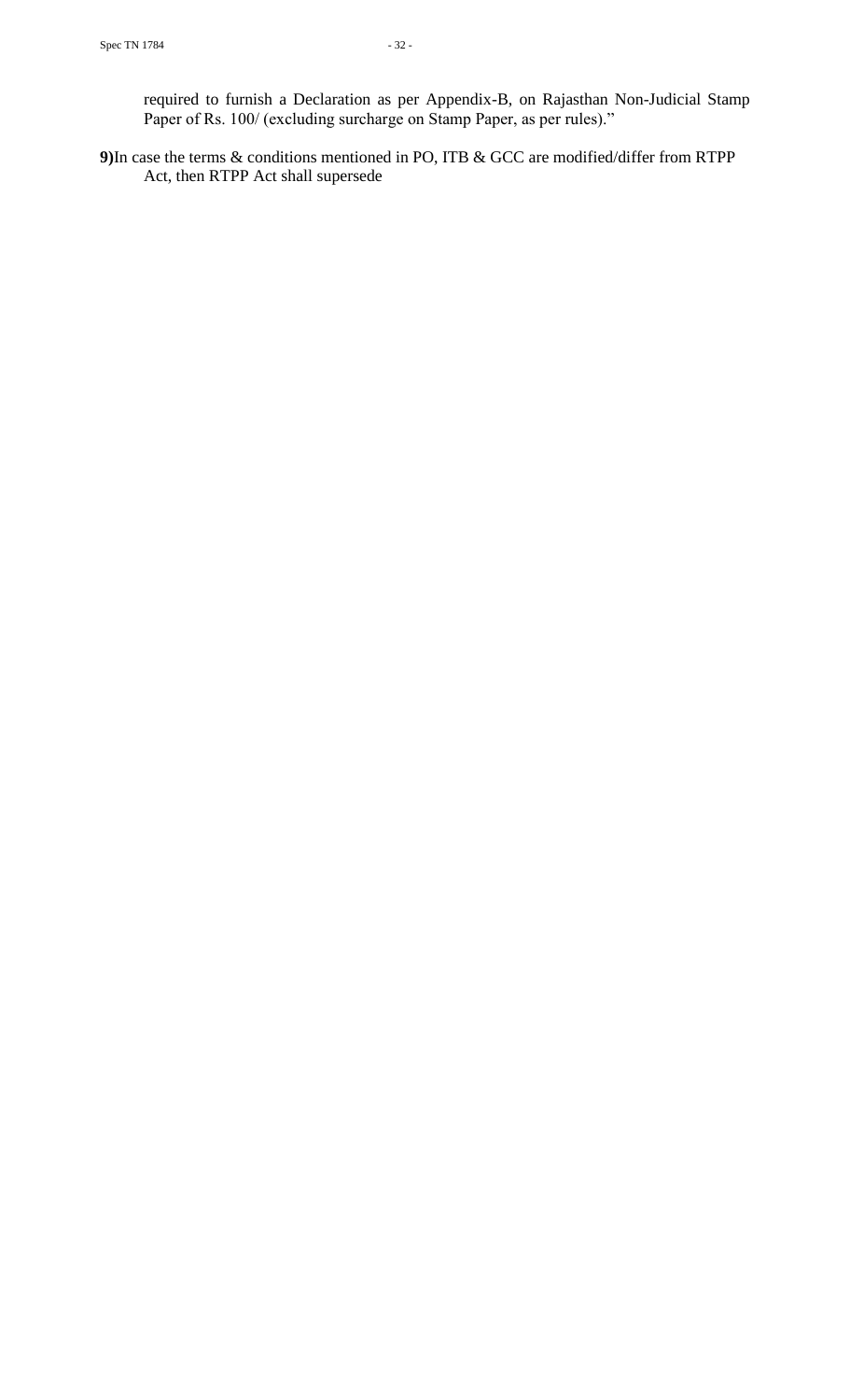# **ADDENDUM IN ITB**

# **Addendum in the provision of Instruction to Bidder (ITB) in the clause No. 1.12.2 for quantity allocation as per award criteria of purchase manual in accordance to the clause no. 74 of RTPP rules: 1.12.2 (A) for quantity allocation**

# **(i) Trial order under Para No. 22.17 (a) & (b) of purchase manual**

(a) Any bidder located within or outside the state of Rajasthan has participated for the first time in a particular Discom& meeting minimum qualification requirement and has supplied the tendered material/or of higher rating in other utility shall be treated as an old supplier. Rajasthan"s firms although supplied in past but not meeting minimum quantity supplied criterion including altogether new units which have not supplied any quantity but having adequate  $\&$ required manufacturing and testing facility and technical know-how of the tendered material shall be considered as new firms and would be eligible for trial order only. In case supply made to the licensed power utility outside India, the C.A. certificate furnished by the firm shall be considered.

Note:- The material supplied and accepted for same/higher rating for turnkey project (s) to a licensed power utility/Govt. shall be considered for the purpose of evaluating criteria. The certificate given by C.A. shall indicate above quantity separately.

(b) (i) The trial order for a particular item shall not generally exceed 10% of the total quantity considered for placement of order. This ceiling may, however, be relaxed by the corporate level purchase committee up to the extent of 30% to take the advantage of lower price where situation of differential price offering is arising.

(ii) The capacity & capability assessment of a bidder located outside state of Rajasthan who otherwise qualifies but is participating for the first time shall not be carried out.

Similarly, for the tendered item(s) where the valid BIS license is an essential qualification requirement and the bidder possesses the valid BIS but new to the utility. The capacity/capability assessment of such a bidder shall also not be carried out.

# **(ii) Award criteria under Para No. 10.2 (iii) of purchase manual**

- (a) In case of distribution transformers of rating 40 KVA and below, LT cables & conductors and fabricated steel items, order quantity may be distributed in the following manner:-
	- **20% to L1 15% to L2 10% to L3 05% to L4**

50% to be distributed equally among other firms subject to the condition that not more than 5% of the quantity to be purchased will be allotted to any one of such firms. The balance, if any will be distributed in the same proportion as indicated above among the first four firms.

(b) In case of other items except poles, order quantity may be distributed in the following manner:-

| 40% to L1    |
|--------------|
| $20\%$ to L2 |
| 10% to L3    |
| 06% to L4    |

The balance quantity may be equally distributed among other firms subject to the condition that not more than 4% of the quantity to be purchased will be allotted to any one of such firm. The balance, if any will be distributed in the same proportion as indicated above among the first four firms.

(c) In case of poles, the order may be awarded on the basis of landed cost (material and transportation taken together). The allocation of quantity location/destination wise may be made among the eligible firms in equal proportion as far as possible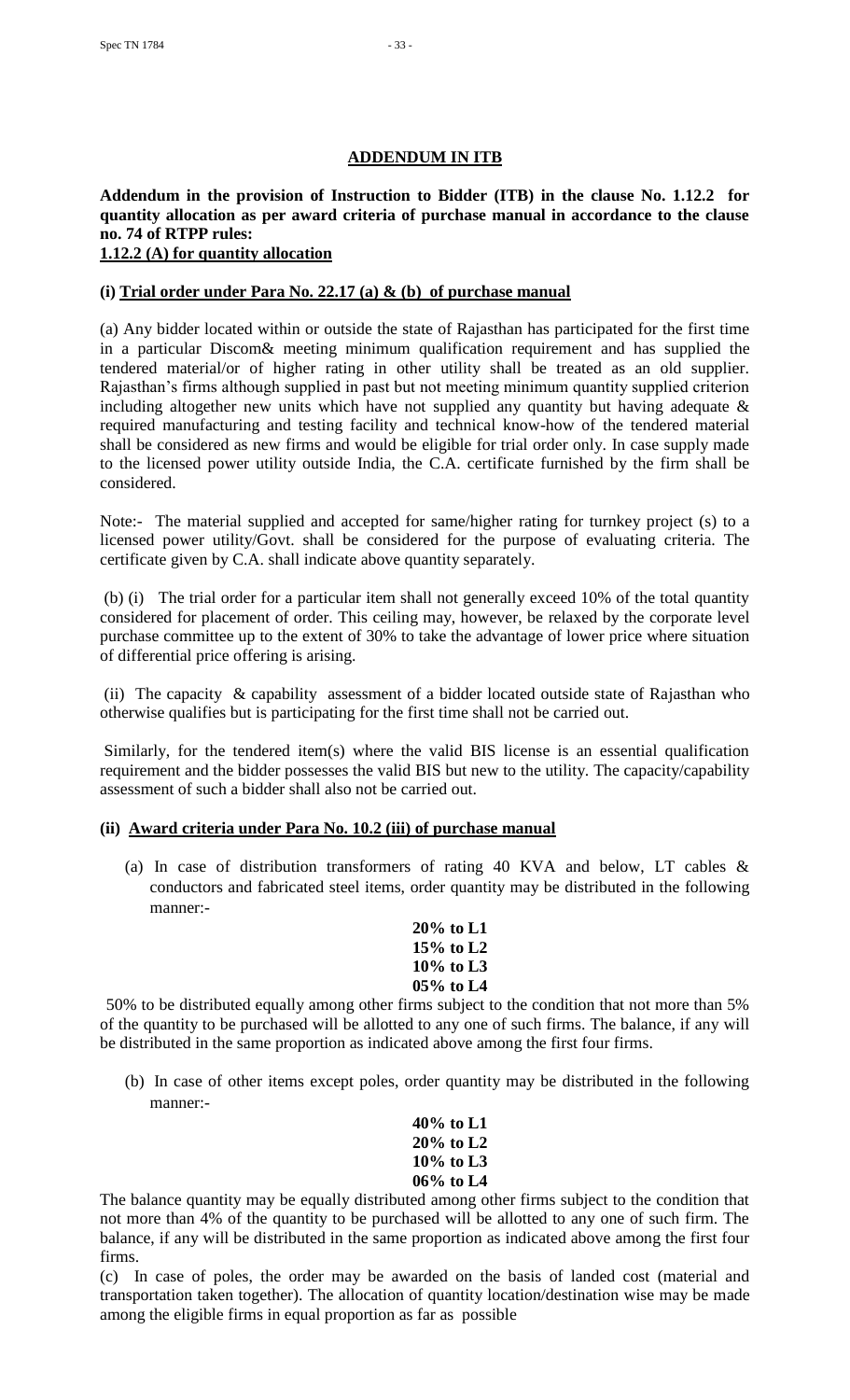Bank Guarantee No. \_\_\_\_\_\_\_. Security Amount : \_\_\_\_\_\_\_\_. Issued on dated : \_\_\_\_\_\_\_\_. Valid upto : \_\_\_\_\_\_\_ Claim upto / Grace period: \_\_\_\_\_\_\_\_\_.

#### **PERFORMA OF BANK GUARANTEE FOR BID SECURITY**

(Bank Guarantee in lieu of bid Security on non-judicial Stamp Paper of Rajasthan State of 0.25% of the B.G. value or Rs.25,000/-, whichever is less)

To,

The Superintending Engineer (MM&C), Jodhpur Vidyut Vitaran Nigam Limited, Jodhpur.

1. Whereas (name of the Bidder) (hereinafter called "the Bidder") has submitted its bid dated  $\frac{1}{\sqrt{1-\frac{1}{n}}}$  (date of submission of bid) for  $\frac{1}{\sqrt{1-\frac{1}{n}}}$  (name of contract/ name of the material with Bid no. / TN No. \_\_\_\_\_\_) (hereinafter called 'the Bid''). 2. KNOW ALL PEOPLE by these presents that WE \_\_\_\_\_\_\_\_\_\_\_\_ (name and address of branch of Bank ) of \_\_\_\_\_\_\_\_\_ (name of country), having our registered office at \_\_\_\_\_\_\_\_\_\_\_\_\_\_\_\_\_\_\_\_\_\_ (addresses of bank) (hereinafter called "the Bank"), are bound unto \_\_\_\_\_\_\_\_\_\_\_\_\_\_ (name of Purchaser) (hereinafter called "the Purchaser") in the sum of Rs. \*\_\_\_\_\_\_\_\_\_\_\_\_\_\_ for which payment well and truly to be made to the said Purchaser, the Bank binds itself, its successors, and assigns by these presents sealed with the Common Seal of the said Bank this \_\_\_\_\_\_\_ day of \_\_\_\_\_\_ 20\_\_\_\_.

3. THE CONDITIONS of this obligation are :

i. If the bidder withdraws its Bid during the period of bid validity specified by the Bidder in the Bid Form; or

ii. If the bidder refuses to accept the correction of error in his Bid; or

iii. If the bidder, having been notified of the acceptance of its Bid by the purchaser during the period of bid validity:

a. Fails or refuses to execute the Contract Agreement within the time specified in purchase / work order, if required, or

b. Fails or refuses to furnish the performance security within the time specified in purchase / work order in accordance with the GCC, or

c. Fails to commence supply of goods or services or execute work as per purchase / work order within time specified.

iv. If the bidder breaches any provision of the Code of integrity specified in the RTPP Act and Chapter VI of the RTPP Rules.

4. We undertake unconditionally and irrevocably to guarantee as primary obligator and not as surety merely to pay to the purchaser a sum of Rs. \_\_\_\_\_\_\_\_\_\_\_\_\_\_ (in words Rs. as surety merely to pay to the purchaser a sum of Rs. \_\_\_\_\_ \_\_\_\_\_\_\_\_\_\_\_\_\_\_\_\_\_\_\_\_\_\_\_\_\_\_\_\_\_\_\_\_\_\_\_\_\_\_) upon receipt of its first written demand,

without the purchaser having to substantiate its demand, provided that in its demand the Purchaser will note that the amount claimed by it is due to it owing to the occurrence of one or all of the above three conditions specifying the occurred condition or conditions.

5. The decision of the Superintending Engineer (MM&C), Jodhpur Vidyut Vitaran Nigam Limited, Jodhpur shall be final whether breach has been committed on the right to demand the amount of guarantee from us which has accrued to the purchaser.

6. This guarantee shall not cease or determine, if the purchaser grants time or indulgence or vary the terms of the contract with the Contractor or without our consent or knowledge.

7. The guarantee herein contained shall not be affected by any change in the constitution of the Contractor.

8. We \_\_\_\_\_\_\_\_\_(Bank Name) further undertake not to revoke this guarantee during its currency except with the previous consent of the Superintending Engineer (MM&C), Jodhpur Vidyut Vitaran Nigam Limited, Jodhpur.

9. All disputes arising under the said guarantee between the Bank and the Nigam or between the Contractor and the Nigam pertaining to the guarantee, shall be subject to the jurisdiction of the Courts in Jodhpur, Rajasthan alone.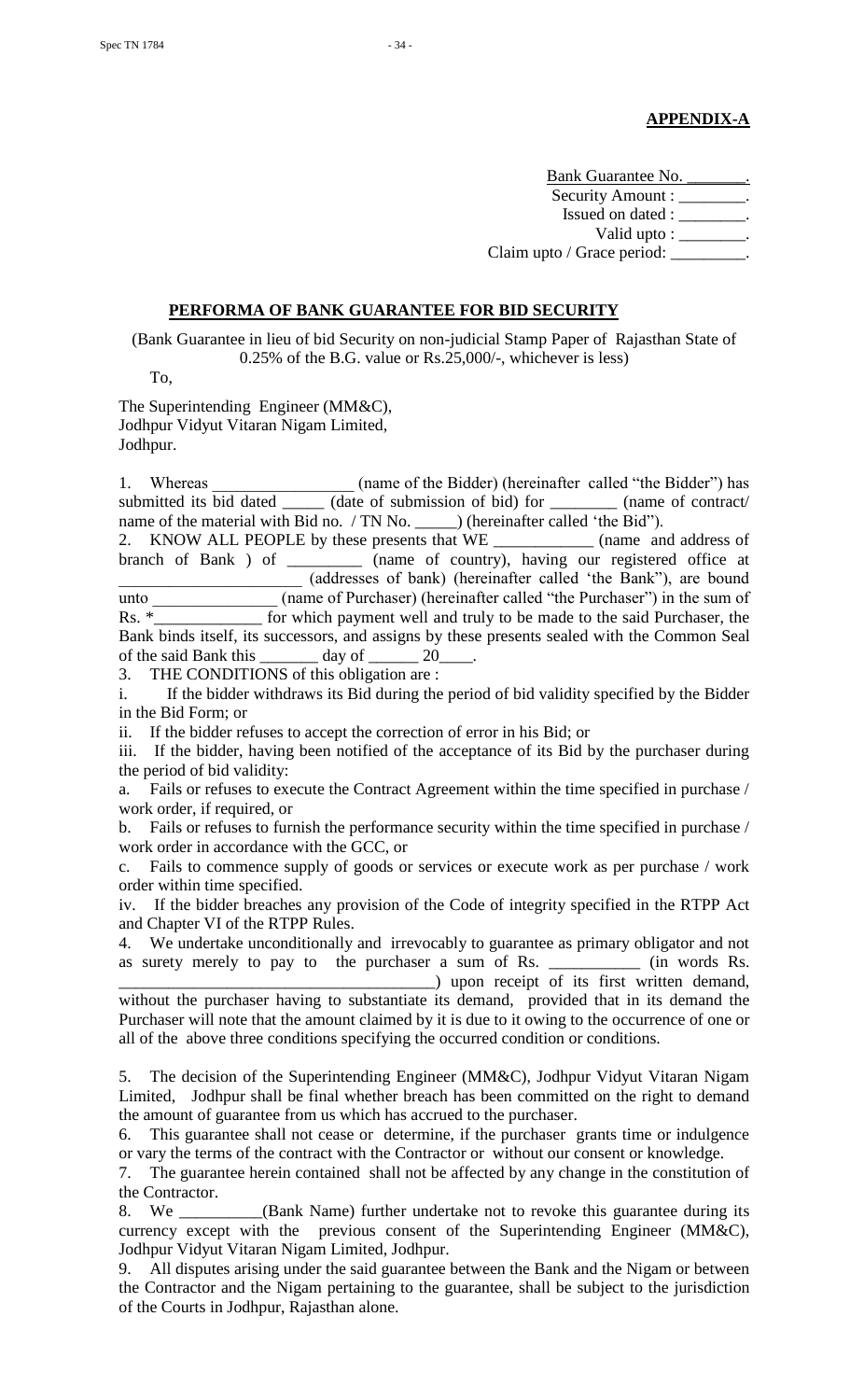10. This guarantee will remain in force up to and including one hundred eighty (180) days after the date of the opening of bids, i.e. upto \_\_\_\_\_\_\_\_\_\_\_, with a further grace period of Ninety (90) days and any demand in respect thereof should reach the Bank not later than the above date.

> Yours faithfully, Bankers (EXECUTANT) Signed by the above named Bank in presence of : (signature with full Name and Address)

Witness :

1. \_\_\_\_\_\_\_\_\_\_\_\_\_\_\_\_\_\_\_\_\_\_. 2. \_\_\_\_\_\_\_\_\_\_\_\_\_\_\_\_\_\_\_\_\_.

Attested by Notary Public, First Class Magistrate or directly confirmed by the executing Bank.

\* The Bidder should insert the amount of the guarantee in words and figures denominated in the currency of bid.

**Note** : In case the bid is submitted by a Joint Venture, the Bid Bank guarantee shall be in the name of Lead partner or in the name of joint venture partners submitting the Bid covering all the partners of the joint venture.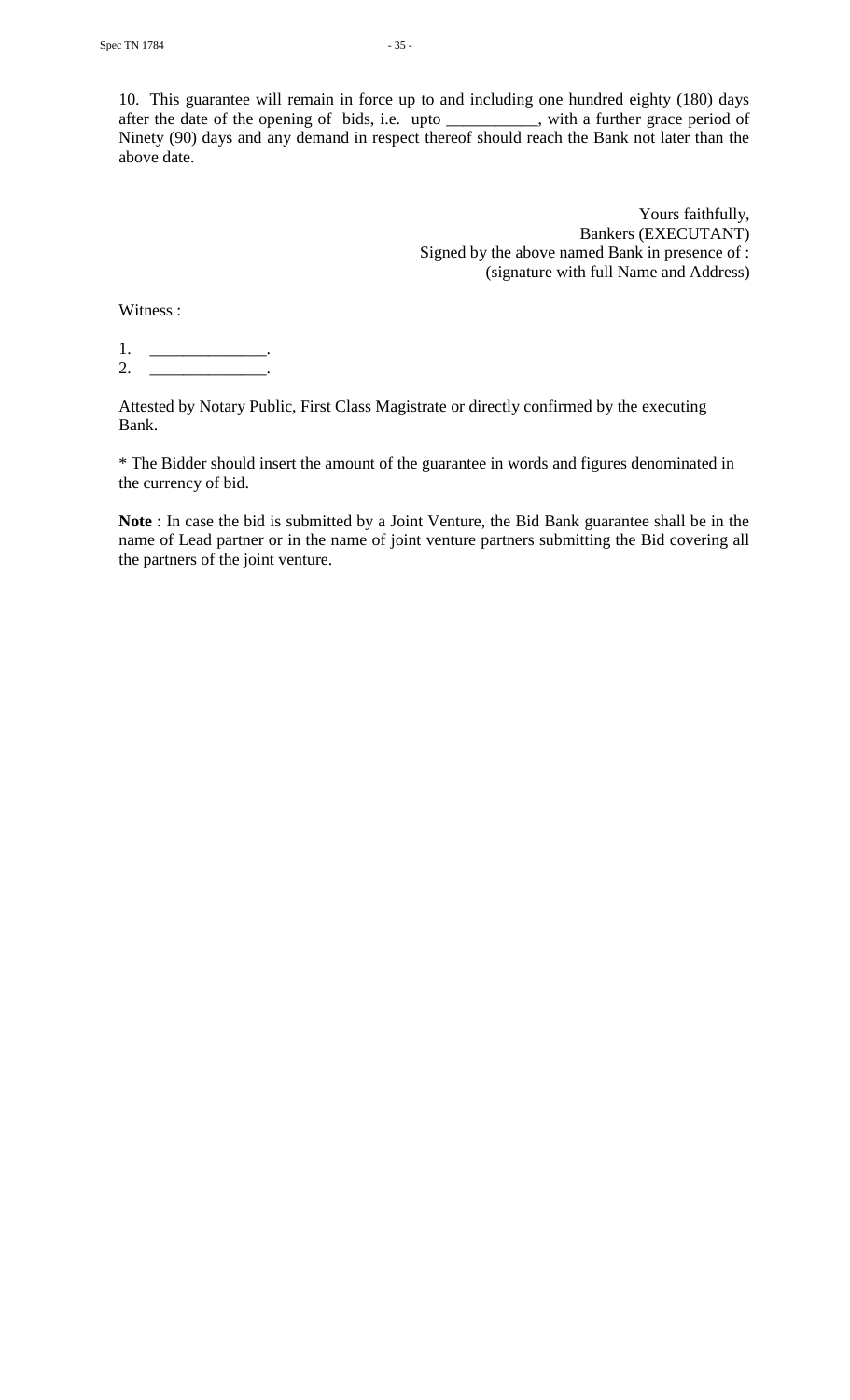# **APPENDIX-B**

(On Rajasthan Non-Judicial Stamp Paper worth Rs.100/- + Surcharge on Stamp Paper as per rules)

**Declaration by the Bidder**

In relation to my/ our bid submitted to SE (MM&C) JdVVNL, Jodhpur, For procurement of \_\_\_\_\_\_\_\_\_\_\_\_\_\_\_\_\_\_\_\_\_\_\_\_\_\_\_\_\_\_\_\_\_\_\_\_\_\_\_\_\_\_\_\_\_\_\_\_\_\_\_\_\_\_\_ in response to their notice inviting bids under TN- \_\_\_\_\_\_\_\_\_\_\_\_\_\_\_\_\_\_\_\_\_\_ I/We hereby declare that : -

We are qualified, not insolvent, not in receivership, not bankrupt or being wound up, not have affairs administered by a court or a judicial officers, not have business activities suspended, not blacklisted or debarred by any utility/ government agency, not have a conflict of interest.

**\_\_\_\_\_\_\_\_\_\_\_\_\_\_\_\_\_\_\_**

| Signed |  |
|--------|--|
| Name   |  |

In the capacity of \_\_\_\_\_\_\_\_\_\_\_\_\_\_\_\_\_\_\_\_\_\_\_\_\_\_\_

Duly authorized to sign the bid for an on behalf of :

Dated on \_\_\_\_\_\_ day of \_\_\_\_\_\_\_\_\_\_\_\_\_\_\_\_

Corporate Seal \_\_\_\_\_\_\_\_\_\_\_\_\_\_\_\_\_\_\_\_\_\_\_\_\_\_\_